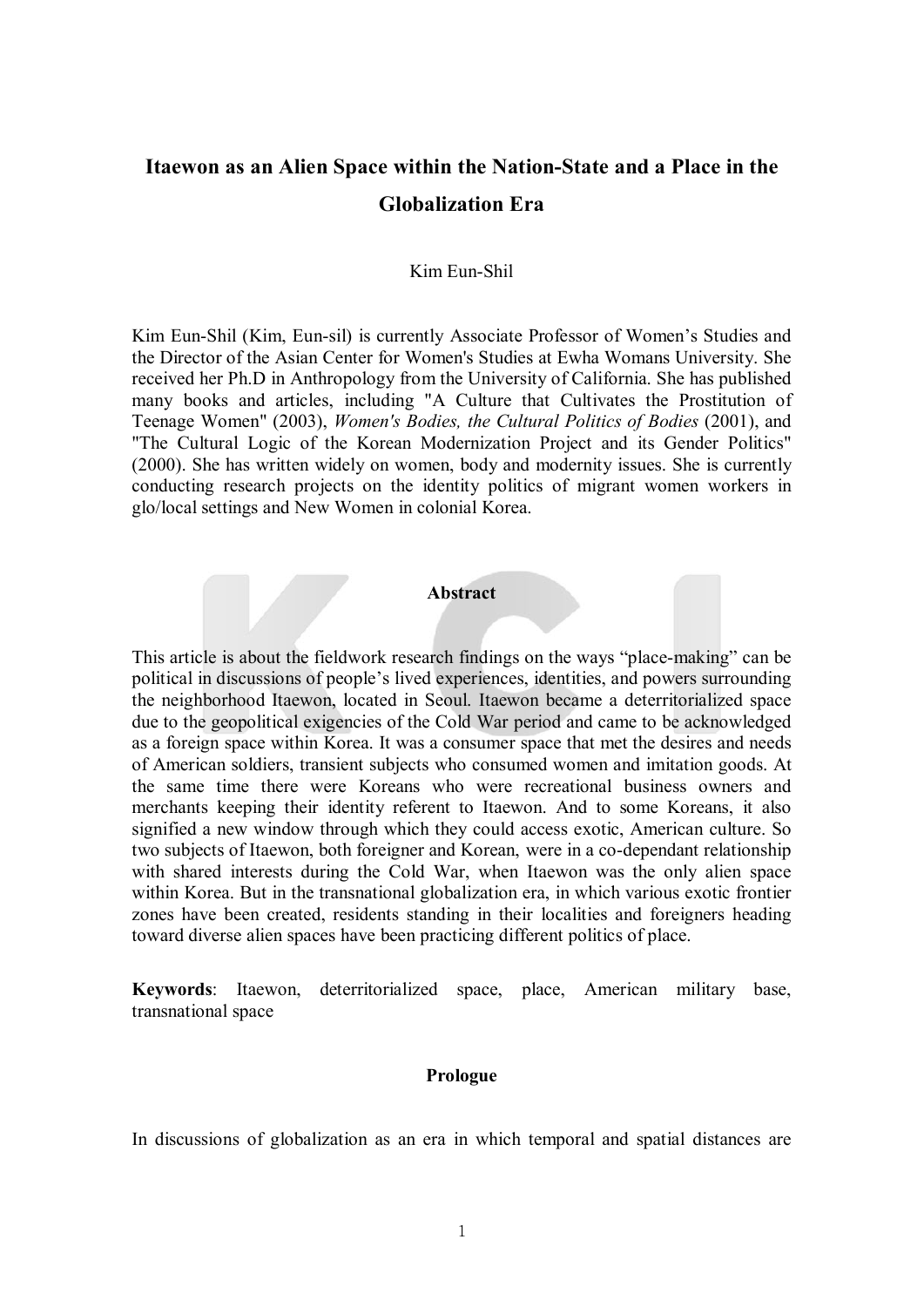becoming extinct, place has recently risen as a new topic of interest. In general, the globalization debate that emphasizes travel, border crossing, migration, displacement, diaspora, and deterritorialization does not treat place—understood as a specific location—as an important issue. The global is at the center of such a debate, and the local is regarded as a space that is subordinate or resistant to the global. As the local and locality are only discussed in relation to the global, it is assumed that people constituting the local are always on the move, such that places and experiences based on them are not counted as political issues.

When it was presupposed that the material territory of a specific area was fixed, and constituted the matrix that provided people with culture and identity, place and the local were treated as important topics of discussion. In the modern world where nation-states had clear territories and functioned as actual political, economic, and cultural entities distinct from other nation-states, the local was considered fixed and essential. That is why local/area research was possible, and anthropologists conducted fieldwork in specific places to explore cultures and identity, which provided a kind of ethic to people's identity attached to a place (Escobar 2003). But as economy and culture are created beyond particular regions in transnational spaces, and suggestions are made that relationships between space, culture, and identity are the products of power dynamics, criticism of place as objective and fixed has taken the center of debates in anthropology, cultural studies, cultural geography, mass media studies, and so on (Appadurai 1996; Gupta & Ferguson 1992, 1977; Kim S. 1995; Ong 1999; Escobar 2003).

Nevertheless, political ecologists, anthropologists, and post-developmentalists who are dealing with the politics of local knowledge raise the criticism that globalization debates acknowledge and presuppose capitalistic development and the expansion of the market economy as inevitable, and at the same time marginalize and erase places (Mirsepassi, Basu, and Weaver 2003). Dirlik (2001, 17) points out that the marginalization of a place reflects the asymmetry between the global and the local that exists in discourses of globalization. There, the global is equated with space, capital, history, and agency while the local is bound with place, labor, tradition, women, and minorities. In the global/local setup, place is erased. Dirlik sees such marginalization as problematic because place is at the center of the politics of the most important issues in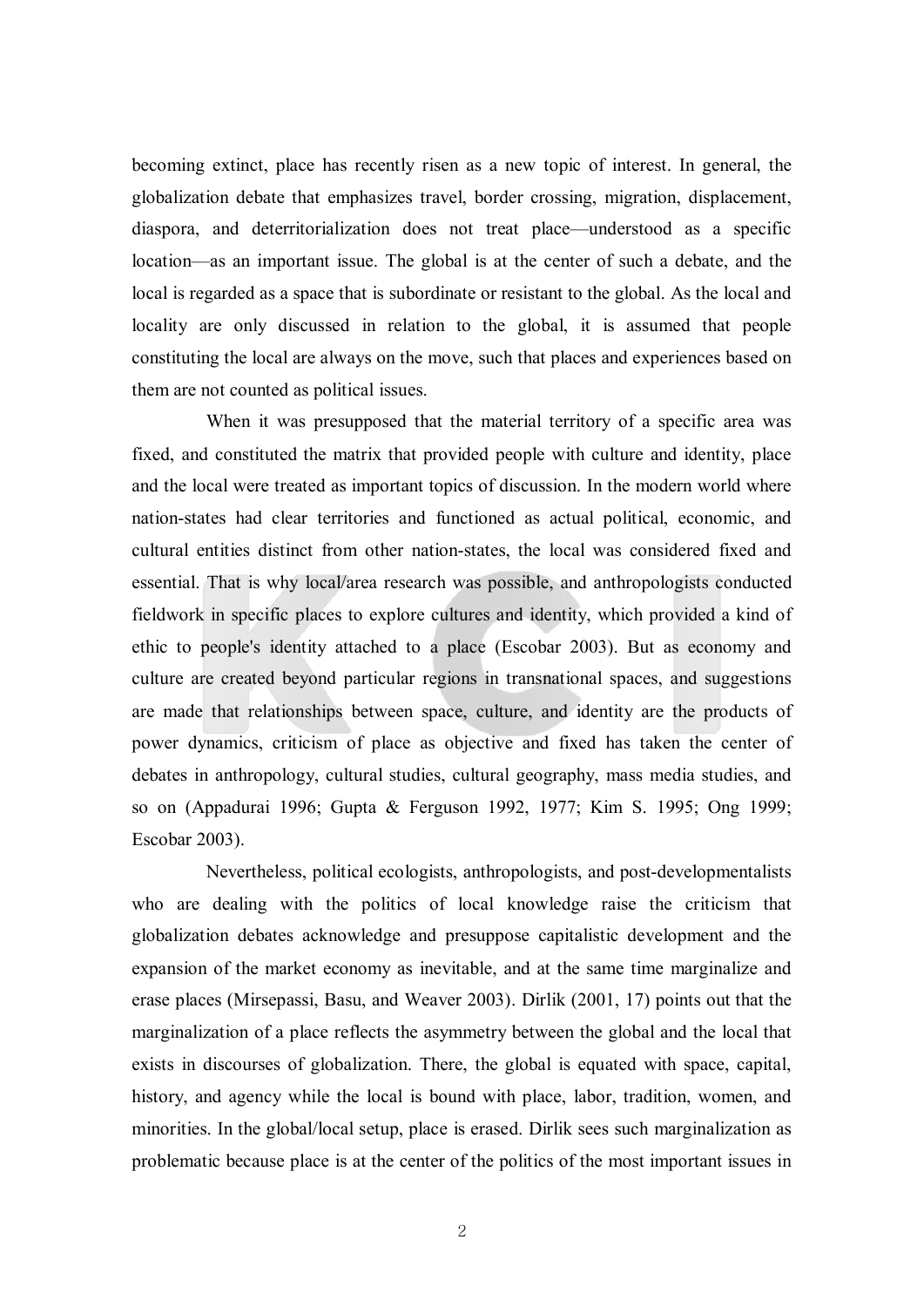our lives today, such as development, culture, and environment. He claims that place, which allows the imagination of a different context, should rise as the new political scene for a renewed exploration of politics, knowledge and formation of identity. Embracing Dirlik's claim, Escobar (2003, 40) poses the question of how the experience of knowledge, consciousness, and life based on place—which is already embedded with capital and modernity—could function, in the transnational globalization process, as a radical criticism of mainstream society or power itself.

As such debates unfold, empirical research regarding what changes people from specific places are experiencing because of transnational globalization is in high demand. Criticism of globalization does not presuppose an isolated area that rejects globalization all together. Explaining how globalization is localized in a specific place is also a critical reassessment of globalization. In other words, place research under globalization requires looking into how the local and the global are connected in specific places, who are the subjects attempting such connections, who participates in constructing the new relations of places, and how a politics based on a place—yet one that goes beyond it—is possible.

The purpose of this study is to observe how Itaewon, which became a deterritorialized, alien space due to the geopolitical exigencies of the Cold War period, creates a politics of place through the "place-making" project of multiple cultural spaces in an era of globalization. It also intends to show the meaning of place under globalization and how local and global powers operate in the process of place making. The paper is the result of fieldwork research on how a place could be imagined as a critical space where people's experiences may become knowledge, power, and the references for their everyday lives. This paper will deal with the alienness and deterritoriality of Itaewon, and also with the politics of this neighborhood in an era of globalization when transnational frontier zones are increasing.

## **Itaewon in Transition from a Space of Nation-State to a Place of Transnationality**

In modern society, the authority of the nation-state is taken as territorially exclusive and absolute. This is the concept of the state that Koreans were taught during the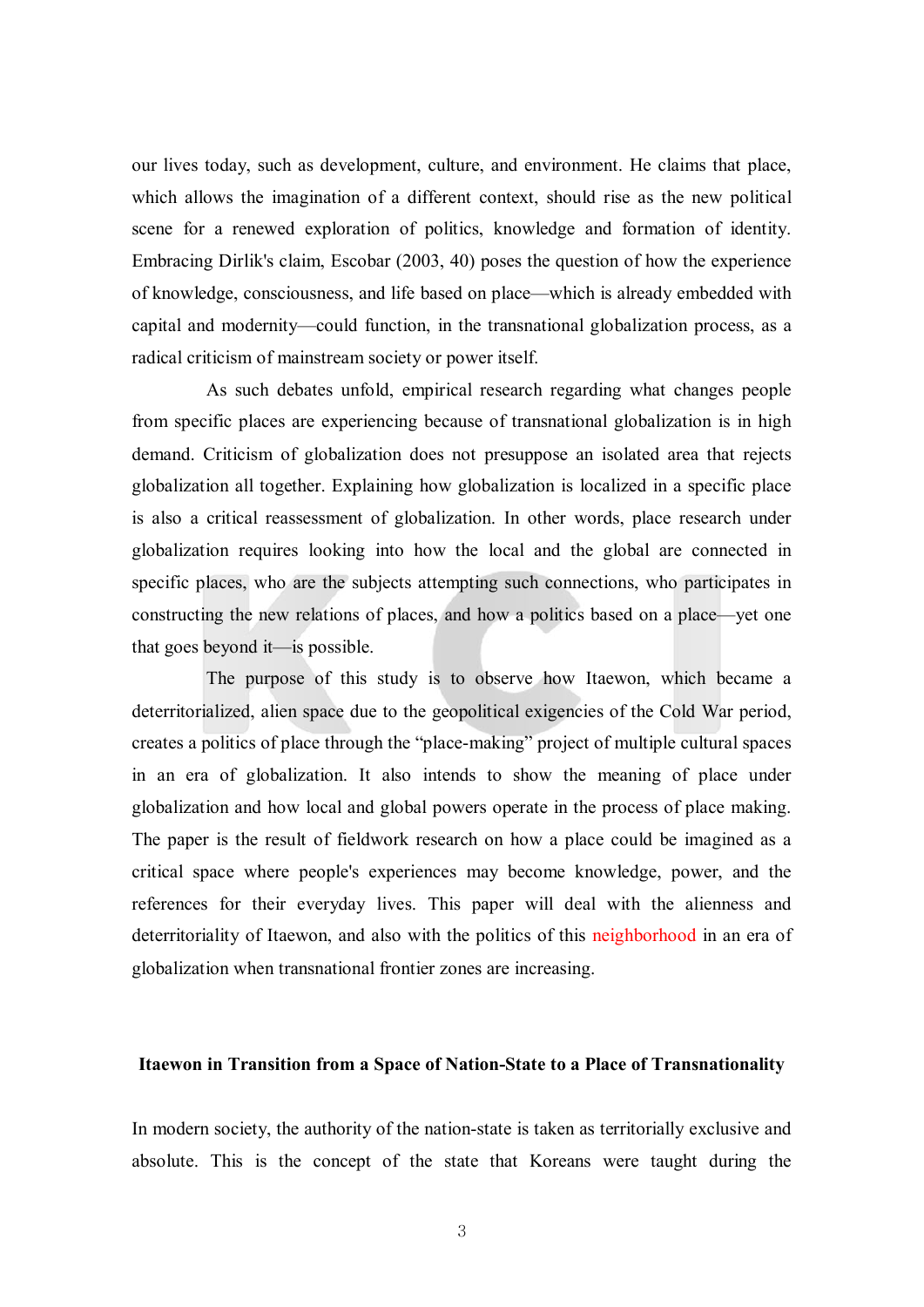nation-state building era. But when foreign armed forces are stationed within the nation-state, or special free trade zones are established, it becomes apparent that the nation-state negotiates with intervening forces from the outside to create deterritorialized places where its authority has different implications. Itaewon was one such deterritorialized space, resembling military camps established within the nation-state during modernization.

The material space called Itaewon usually refers to the 1.4 km area from Itaewon 1-dong to Hannam 2-dong in Yongsan-gu, Seoul. There are around 2,000 stores in Itaewon, including shopping centers, lodgings, restaurants, recreational facilities, trade firms, agencies, tourist bureaus, hotels, and hospitals. But Itaewon as a foreigners' space includes Hannam-dong and Itaewon 2-dong, where the foreign residential district and a number of foreign embassies are clustered.

The process by which Itaewon has come to be perceived as a deterritorialized and alien space—or a "foreign area"—in Seoul is intricately connected with the establishment of the American military base in the nearby district of Yongsan. After the 1945 liberation of Korea and followed by the Korean War, Itaewon became the site of the American military base. In the 1960s, American army apartments were built in Yongsan, paving the way for a residential zone for the American forces. Itaewon soon became a military base camp filled with small stores and saloons built in temporary buildings, and functioned as a comfort town for the Americans. Itaewon was called the "Las Vegas of Seoul," which meant that it had turned into a recreation center and a place of cultural consumption for American soldiers. Until recently, the Korean mass media viewed Itaewon as a place of excretory culture, where American soldiers engaged in hedonism, prostitution, illegal drugs, and criminal activities. But in the globalization process, transnational phenomena have become everyday affairs and the cultural particularity of Itaewon is fading.

The globalization process creates many new spaces within the nation-state. As Sassen (2001, 173) says, when a global agent overlaps and interacts with the nation-state, be it a firm or a market, a frontier zone is formed within the state's territory. Such a frontier zone is not just a boundary that distinguishes the nation-state from the global, but also a zone of political, economic, and cultural interactions. This is where new places are created and old ones are transformed. Itaewon finds itself in a kind of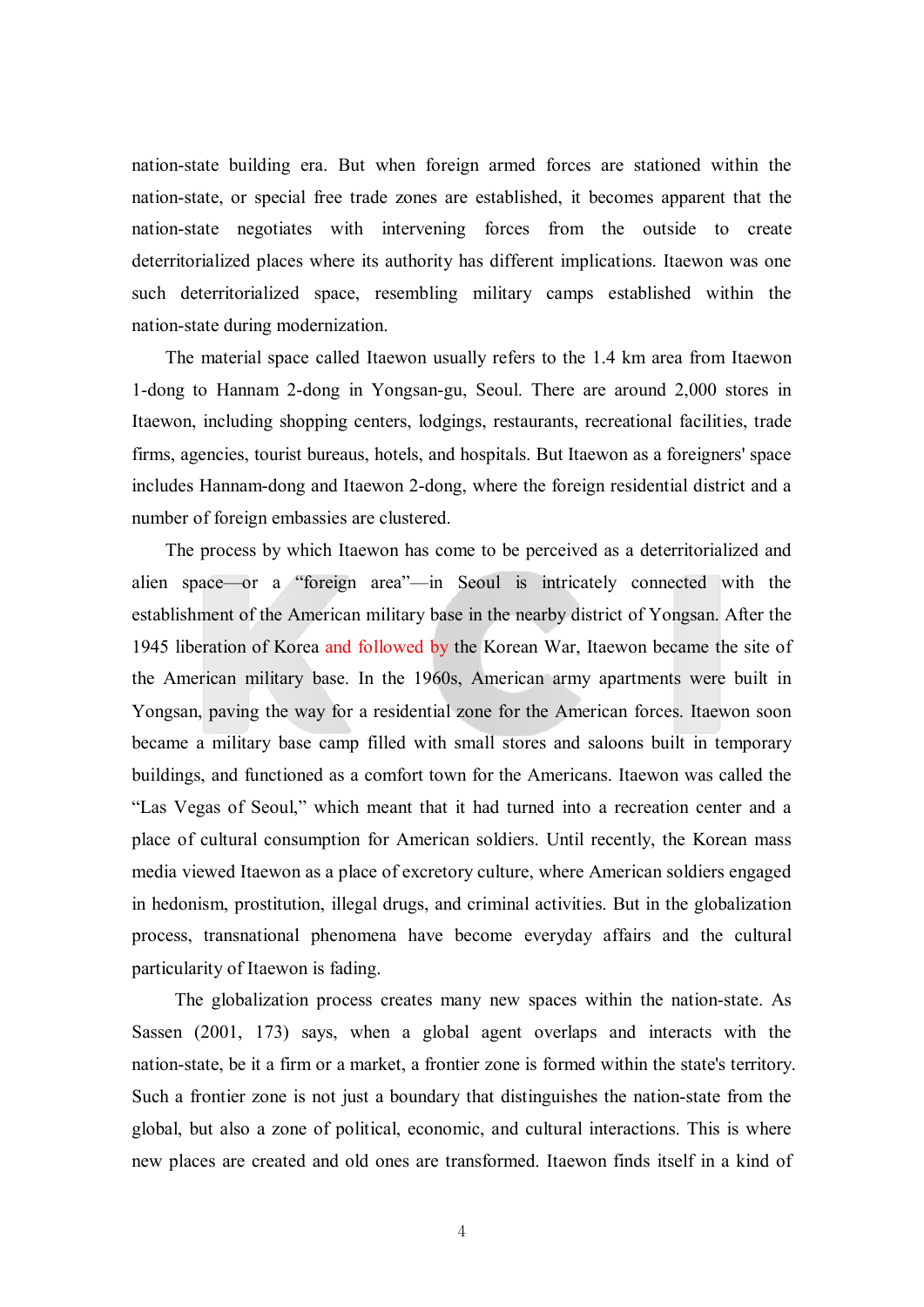contention with new spaces being formed in this globalization era.

Many Itaewon storeowners I met while conducting fieldwork from June 2002 to August 2003 remarked that Itaewon was no longer the Itaewon of the past. They say it is no longer an area of Americans or American soldiers in particular. Many merchants claim that the growing number of anti-American demonstrations in Korea since two middle-school girls were run over by an American army tank in 2002 threaten their livelihood, and that Itaewon's night life is disappearing due to curfews on American soldiers since the 9/11 terrorist attacks. The storeowners claim that, of Itaewon's two main industries, recreation and shopping, recreation is diminishing. They add that the issue of returning the Yongsan base to Korea is threatening the livelihoods of the Korean residents of Itaewon who depend on the housing leases of American personnel, making the future of Itaewon unpredictable.

After liberation, Itaewon was seen as a foreign zone and an area belonging to the American army, and gradually became deterritorialized in several respects. Since the 1990s, and with the sudden decrease in the number of American military soldiers, the uniqueness of Itaewon as a foreign zone has greatly decreased. For this reason, Itaewon merchants and the City of Seoul have launched a place-making project to firmly establish Itaewon as a foreign or multi-cultural zone. This can be seen as a re-territorializing effort, or an effort to reconstruct Itaewon as a unique foreign space in Korea. Now that the need to protect the nation-state from foreign elements has diminished, and the city's topography is being reorganized, alienness as a concept needs to be readdressed. This paper tries to examine the historical reality of Itaewon's alienness and the relationship between that alienness and Korean society.

#### **Methods and Subjects of Research**

The data for this research was collected from academic literature and press reports on Itaewon, as well as through fieldwork conducted from June 2002 to August 2003. The empirical data used for this paper came from in-depth interviews with 25 interviewees (Table 1). The interviewees who shared their experiences of Itaewon were customers of the area's clothing shops, luggage stores, and restaurants, employees of the district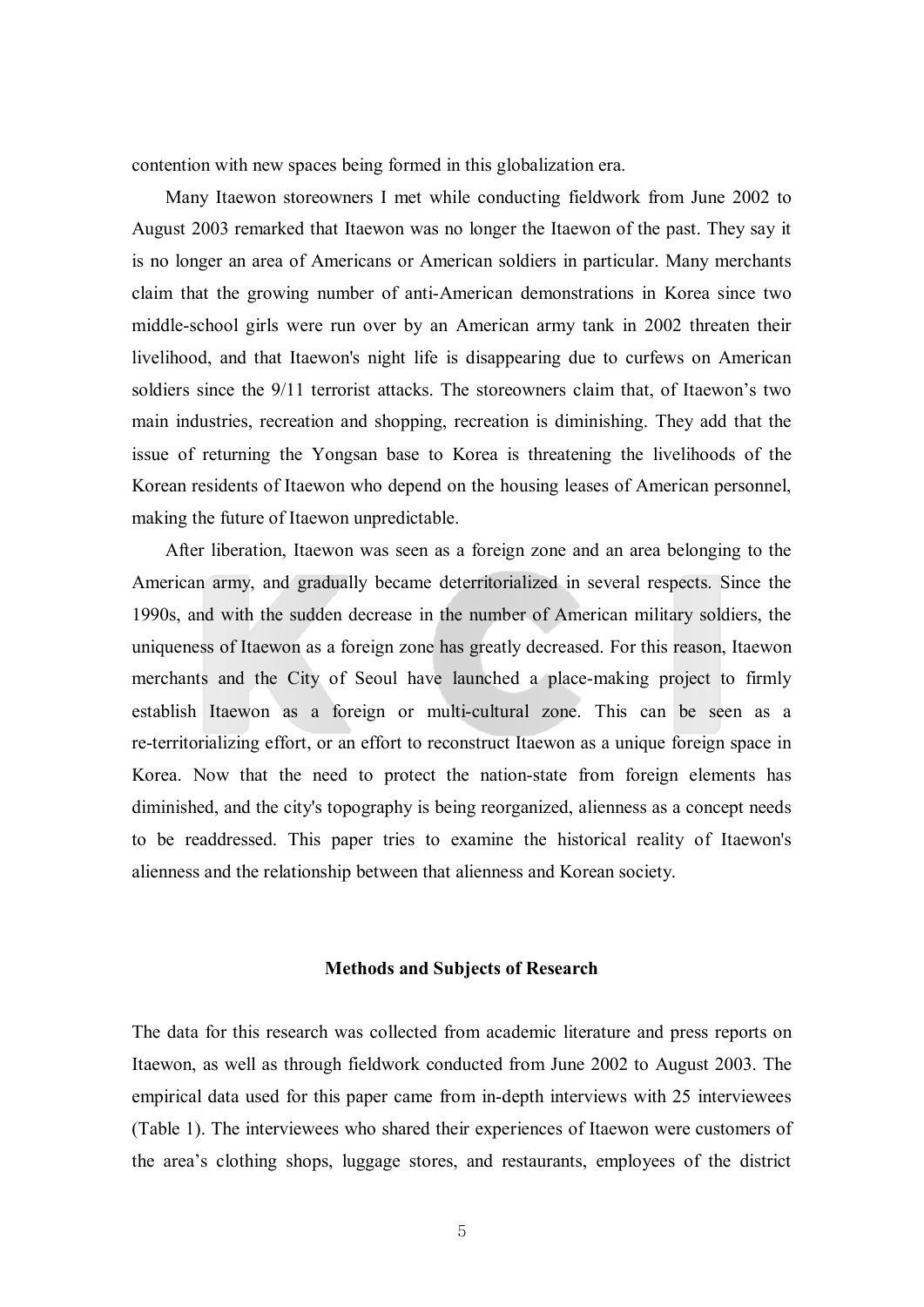offices, real estate agents, owners of clothing and luggage shops, managers and employees of restaurants and recreational businesses, a Japanese tourist, and North American and European residents of Itaewon.

|                | Name         |      | Gender Nationality | Age | Relationship with Itaewon                                                                            | Industry/Job                         | <b>Primary Customers</b>                                             |
|----------------|--------------|------|--------------------|-----|------------------------------------------------------------------------------------------------------|--------------------------------------|----------------------------------------------------------------------|
|                |              |      |                    |     |                                                                                                      |                                      | Employees of                                                         |
| $\mathbf{1}$   | Mr.<br>Jeong | Male | Korean             | 59  | Runs a tailor shop since the<br>1970s                                                                | Tailor shop<br>owner                 | American and<br>European firms;<br>embassies                         |
| $\overline{2}$ | Mr.<br>Seong | Male | Korean             | 65  | Runs two Korean and<br><del>German</del> restaurants                                                 | Restaurant                           | Japanese tourists;<br>Europeans                                      |
| 3              | Mr. Yi       | Male | Korean             | 58  | Owner of clothing and<br>shoes shop                                                                  | <b>Bags</b>                          | Tourists                                                             |
| 4              | Mr. Sin Male |      | Korean             | 51  | Runs a clothing business<br>since the 1960s; made a<br>recent transition to<br>recreational business | Karaoke bar;<br>beer hall            | Japanese<br><b>Koreans</b>                                           |
| 5              | Mr. Kim Male |      | Korean             | 32  | Employee at Yongsan-gu<br>Office                                                                     | Public service                       |                                                                      |
| 6              | Mr.<br>Kong  | Male | Korean             | 70s | Owner of a building in<br>Itaewon shopping center                                                    | Owner of<br>commercial<br>building   |                                                                      |
| 7              | Ms. Yi       |      | Female Korean      | 55  | Runs an American<br>restaurant since the 1980s                                                       | Restaurant                           | US soldiers;<br>employees of<br>American firms;<br>American tourists |
| 8              | Ms. Yu       |      | Female Korean      | 46  | Runs a Korean restaurant<br>since the 1990s                                                          | Restaurant                           | <b>FIT</b> —Ttourists                                                |
| 9              | Mr. G        | Male | Korean             | 32  | Runs a gay bar                                                                                       | Gay bar                              |                                                                      |
| 10             | Mr. Bak Male |      | Korean             | 59  | Choreographer of<br>transgender shows                                                                | <b>CEntertainmen</b><br>thoreography |                                                                      |
| 11             | Mr.<br>Shin  | Male | Korean             | 32  | Frequents gay bars and<br>clubs                                                                      | Publisher of<br>gay magazine         |                                                                      |
| 12             | Mr. Jo       | Male | Canadian           | 26  | Resident of Itaewon                                                                                  | Student                              |                                                                      |
| 13             | Ms. Jo       |      | Female Belgian     | 32  | Resident of Itaewon                                                                                  | Artist                               |                                                                      |
|                | 14 Ms. Yi    |      | Female Chinese     | 32  | Employee of a Korean<br>restaurant                                                                   | Service work                         |                                                                      |
| 15             | Mr.<br>Seong | Male | Korean             | 48  | Employee of the<br>Itaewon-dong Office                                                               | Public service                       | US soldiers                                                          |
|                | 16 Ms. U     |      | Female Korean      | 46  | Agent of real estate office<br>designated by the American<br>8th Army                                | Real estate<br>agent                 | US soldiers                                                          |

# *Table 1. In-depth Interviewees*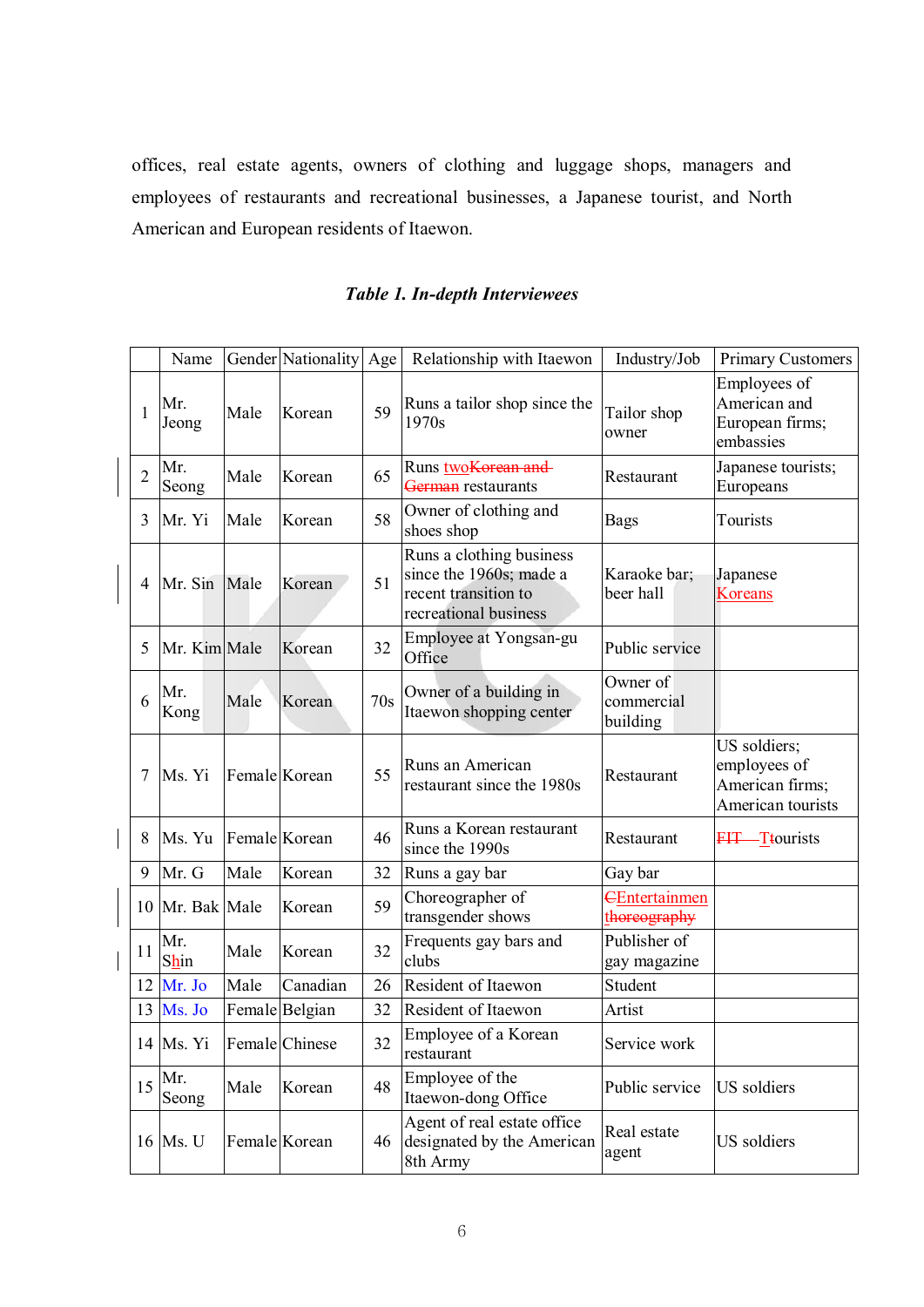| 17 | Mr. Kim Male    |      | Korean          | 48 | Real estate agent                                                     | Real estate<br>agent | Employees of<br>European firms |
|----|-----------------|------|-----------------|----|-----------------------------------------------------------------------|----------------------|--------------------------------|
|    | 18 Mr. Kim Male |      | Korean          | 31 | Agent of real estate office<br>designated by the American<br>8th Army | Real estate<br>agent | US soldiers                    |
|    | 19 Mr. Yun Male |      | Korean          | 65 | Agent of real estate office<br>designated by the American<br>8th Army | Real estate<br>agent | US soldiers                    |
|    | 20 Tommy Male   |      | Korean          | 66 | Agent of real estate office<br>designated by the American<br>8th Army | Real estate<br>agent | US soldiers                    |
| 21 | Mr. Yi          | Male | Korean          | 51 | Agent of real estate office<br>designated by the American<br>8th Army | Real estate<br>agent | <b>US</b> soldiers             |
| 22 | Ms. Y           |      | Female Japanese | 35 | Japanese tourist                                                      | Office work          |                                |
| 23 | Ms. E           |      | Female Russian  | 27 | Employee of a recreational<br>business                                | Recreational<br>work |                                |
|    | 24 Mr. Ku       | Male | Korean          | 52 | Cultural consumer of<br>Itaewon                                       | Professional<br>work |                                |
| 25 | Mr. Jo          | Male | Korean          | 42 | Cultural consumer of<br>Itaewon                                       | Professional<br>work |                                |

#### **Itaewon's Alienness and its Deterritoriality**

*The Space of American Military Soldiers: American Military Men and Korean Women in Itaewon*

The American military base located in Yongsan-gu, Seoul, is considered a symbolic space guaranteeing security and development by many Koreans who have experienced communism and war. Until the 1970s and 1980s, many Koreans thought that the stationing of American armed forces was the basis for Korea's national security. They thought that American soldiers in South Korea would have the effect of preventing a war with North Korea, and even in case of war, would guarantee full US military support. But in the 1990s, Koreans began to view the American forces differently. Some openly voiced their opinion that the American military in Korea was hurting the autonomy of the nation-state. Such opinions had almost never surfaced in the Korean society even during the modernization process in the 1980s. But with the fall of the Cold War, the aggravation of North Korea's political and economic situation, and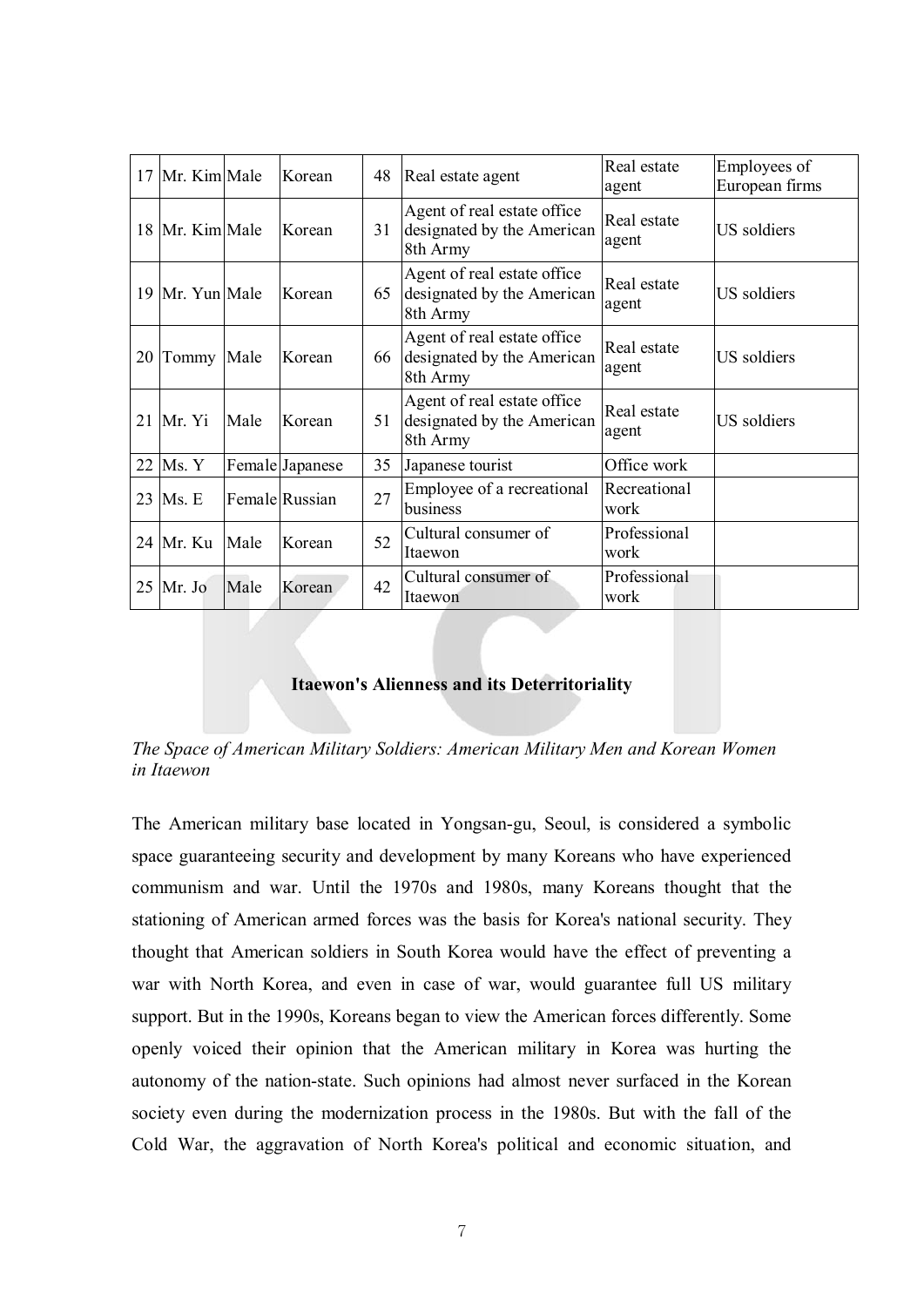Korea's globalization process, public opinion in Korea regarding the Yongsan military base has changed dramatically. Those who believe strongly in an autonomous and independent nation-state point out that Yongsan is a space that symbolizes the submission of national security to a powerful foreign country, and is constituted as an unjust and forgotten space.

However, the Cold War is not the only reason that the Yongsan area became militarized. Owing to its strategic location, Yongsan has historically served as a major military station during attacks from the outside. The use of Yongsan as an army post for foreign forces began on a full scale with the Russo-Japanese War in 1904. With liberation in 1945, the American 24th Army marched into Seoul, taking over Japanese headquarters and the barracks of the Japanese 20th Army. In early 1950, the American army temporarily withdrew after the US Secretary of State Dean Acheson's announcement excluding Korea from the US Asian defense line. But with the Korean War, US forces returned and started using Yongsan again after the cease-fire agreement. Thus gaining strategic command over the Korean army, the American army set up its headquarters in Yongsan in 1957, and built the ROK/US Combined Forces Command headquarters in 1978. Because of the Korean War, which broke out during the American forces' temporary withdrawal, both Korea and the US felt that the stationing of American forces in Korea was inevitable in order to maintain Korea's security and preventing another outbreak of war. Koreans felt so strongly about the necessity of a US military presence that the US government commented that Korean anxiety seemed exaggerated (Moon 1997[2002, 107]).

The American military bases scattered throughout Korea, including Yongsan, became the centers for camptowns that were sites of service businesses for American customers. They were mainly sites of prostitution catering to American soldiers and of commercial activities for both the soldiers and the women of camptowns. Located near the Yongsan base, Itaewon started out as a military camptown for soldiers stationed in Yongsan. In the 1960s, foreign diplomatic establishments were set up in Itaewon-dong and Hannam-dong, and in 1963, a group of American army apartments were built as a collective foreign residential area in the firing ranges. Itaewon became a comfort zone for American soldiers. Indeed, Itaewon is still widely regarded as Seoul's American military district to the present day. Throughout the 1970s and 1980s, Itaewon had been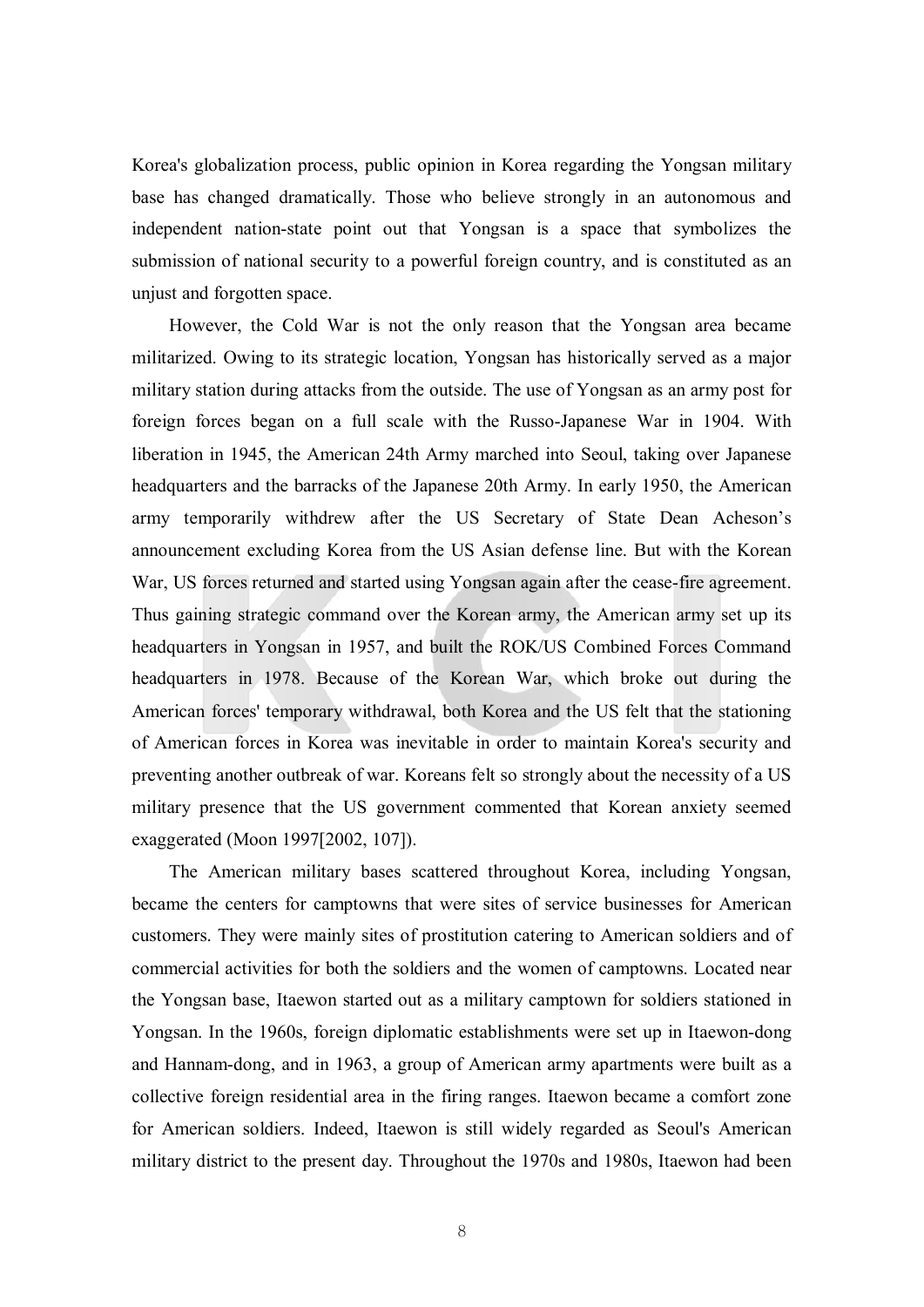developed into a densely crowded commercial area with a large number of recreational businesses, earning it the name "shopping paradise by day, prostitution paradise by night."

The main relationship between American military soldiers and Itaewon was realized through the comforting recreation that Itaewon provided, and more specifically represented by relations between US soldiers and Korean women. Access to American power and resources were important to Korean women as part of their relationship with American soldiers. Ms. Yi (case 7) has run the most popular American-style restaurant and bar in Itaewon since 1982. At the opening of her restaurant, she was divorced with two children. She makes the following observation about what America meant to Koreans in the 1970s and the early 1980s:

When I went to America, I found that it was really a paradise. So I wanted to send my kids to America and let them go to school there, but I couldn't find a way to do that. It was going to take 10 years to enter America through invitation by my sister living there. And that would cause problems with my sons' military service and also mean that they would have to go to college here. . . . Invitation by sibling wasn't the way. So as soon as I opened a store in Itaewon, I started looking for an American to marry. Since it was a second marriage and I only thought of the kids, I looked at the conditions of the man rather than love. And I found someone who had a kid, who was older and who could earn money here with me.

Ms. Yi remarried and sent both of her children to her husband's parents. They both became doctors, and she felt that her life was a success. She said that in the 1980s, many Korean women worked in her restaurant and bar as waitresses, and all of them dreamt of marrying an American and moving to the US, which many of them successfully did. To many Koreans, Itaewon was the place of the American Dream throughout the 1970s and into the mid-1980s. It was the general assumption that the US was a wealthy country, and Korean women were under the impression that American men were kind to women and children and liberal compared to Korean men. Therefore, many Korean women regarded marriage with Americans to be an upgrade of life.

Ms. Yi says that after the 1988 Olympics and into the 1990s, there was a change in the consciousness of the women working as waitresses in Itaewon. In the 1990s, female college students working part time in Itaewon preferred to travel to the US rather than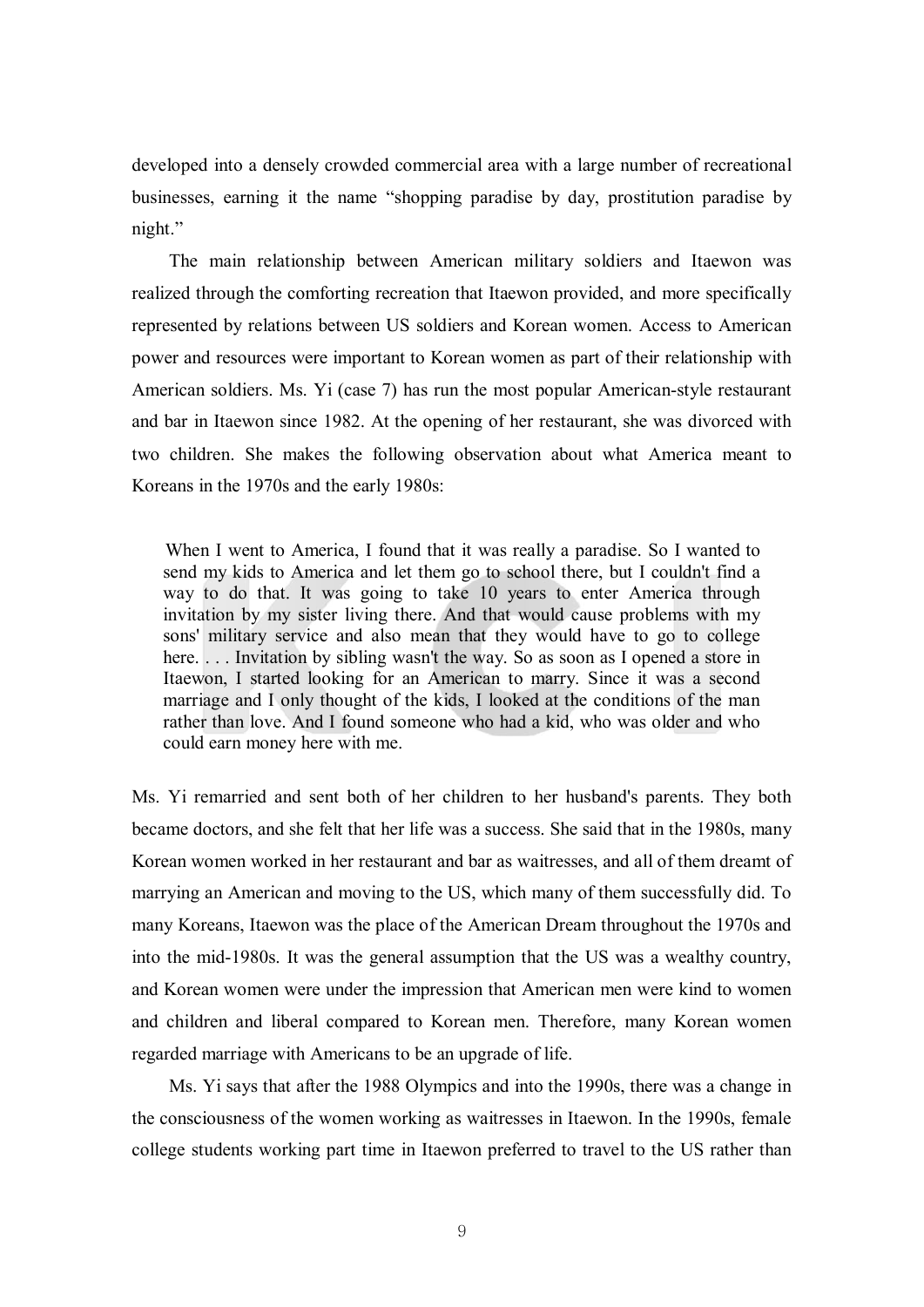marry an American. There began a pattern of student employees working for 6 to 12 months in Korea and then leaving for the US to study English. With the liberalization of travel overseas and the rapid growth of the Korean economy, as well as a general change in social consciousness, the dreams of marrying Americans lost a great deal of their appeal.

Ms. Yi's restaurant and bar did very well until 1999. But since 2000, business in Itaewon declined. Today, many merchants are considering either changing industries or quitting their businesses in Itaewon altogether. Since the mid-1990s, a large portion of the recreational businesses that targeted American soldiers shifted to serving Japanese clientele. According to Ms. Yi, there are currently only two nameable restaurants that cater solely to American soldiers and Europeans. Ms. Yi says that even though business is slow, she takes comfort in the fact that her restaurant bar still has foreign customers, the trademark of Itaewon, and that she has regular customers on weekends.

According to my 2002 fieldwork, many people in Itaewon said that the red-light district of Bogwang-dong, which used to be frequented by American soldiers, was disappearing. Some real estate agents said that many of the girls who catered to American soldiers had moved out, and Philippine and Russian women were coming in instead. As more and more Japanese started entering Itaewon in the mid-1980s and spent money there, merchants started targeting Japanese customers, with many of the entertainment businesses and clothing shops changing to accommodate them. And since Koreans started showing up in Itaewon in significant numbers in the 1990s, recreational businesses that had previously banned Koreans from entering began to accept them. Ms. Yi's restaurant started serving Korean customers in 2001. Many businesses in Itaewon have specific English-speaking or Japanese-speaking groups of customers that they focus on. This focus is determined solely by each group's purchasing power. Therefore, despite the growth of Chinese tourism in Itaewon, shops catering exclusively to Chinese customers are still rare because they are not a powerful buying group. Also, foreign worker groups such as Nigerians are emerging, but the merchants also do not consider them clientele because of their lack of purchasing power.

#### *A Unique Space of Liberation, Hedonism, and Exoticism*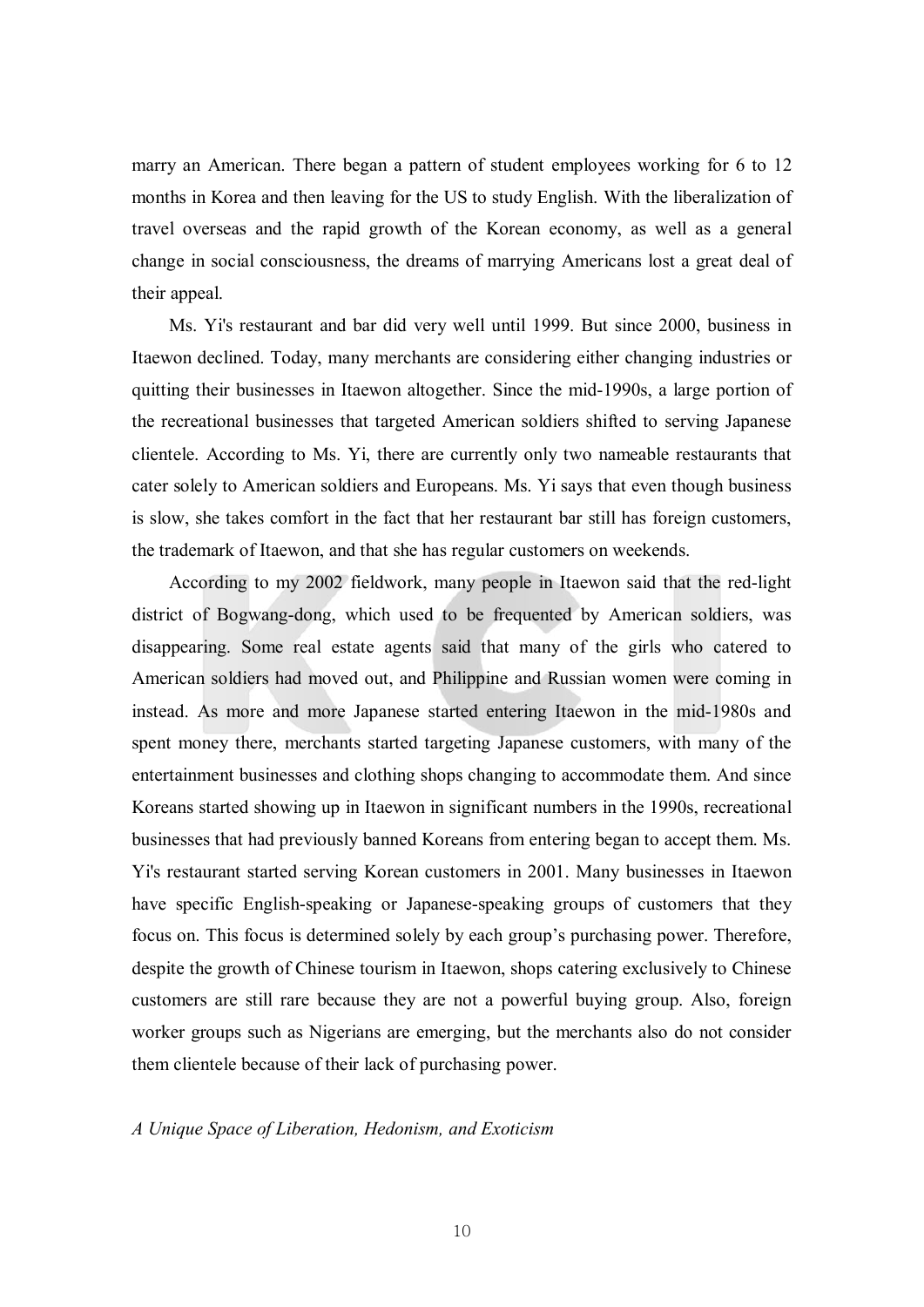Itaewon is often described as "alien territory in Seoul," referred to as "a foreign country within Seoul" (*Seoul Shinmun*, April 1997), or "the outsiders' district" (*Hankyoreh*, 15 November 2001). There are about 40 embassies and consulates on and surrounding Itaewon road, with as many as 20,000 foreigners around the neighborhood, including the Yongsan army base and foreigners' apartments in Hannam-dong. Itaewon has bars, clubs, and restaurants that cater to foreigners. Since the 1990s, not only foreign tourists, but also foreigners residing in Seoul, including foreign workers, have been visiting Itaewon to exchange information as a community and engage in social activities. Itaewon has therefore come to be viewed as a foreign cultural space, a place where exotic culture has taken root.

Today, there are a variety of clubs in Itaewon, ranging from blues and jazz, gay and general nightclubs, to Western bars. The fact that there are over 20 gay clubs in Itaewon is considered extraordinary in Korea. J. Lee, a gay activist, says that Itaewon's image allows Koreans to accept whatever happens there, even activities outside the norm, which is why gay bars and transgender bars are able to exist in Itaewon.

The perceived exoticism of Itaewon is related to American culture, the English language, and dollars. The following is an examination of the exoticism and difference of Itaewon, as understood through the examples of 3 Korean men who attended college in the 1970s, 1980s, and 1990s.

In the 1970s, the entertainment space of Itaewon was divided into three sections. The first space was defined by bars for American soldiers, which purposefully excluded Koreans. The second was defined by clubs with prostitutes for American soldiers, and the third by pubs for Koreans who wanted a taste of American culture. Many young Koreans who wanted to experience something new and were discontent with Korean society came to Itaewon to catch a glimpse of foreign culture. The pubs in Itaewon provided a space of freedom that let them escape the 1970s' culture of construction, production, and oppression under the modernization project and the Yusin (Revitalizing Reform) Regime. The college students who were able to taste Itaewon's pub culture were happy with what it had to offer—something different from other places in Seoul—and for much cheaper. Mr. Ku, who visited Itaewon quite often during his college years in the 1970s, says the following: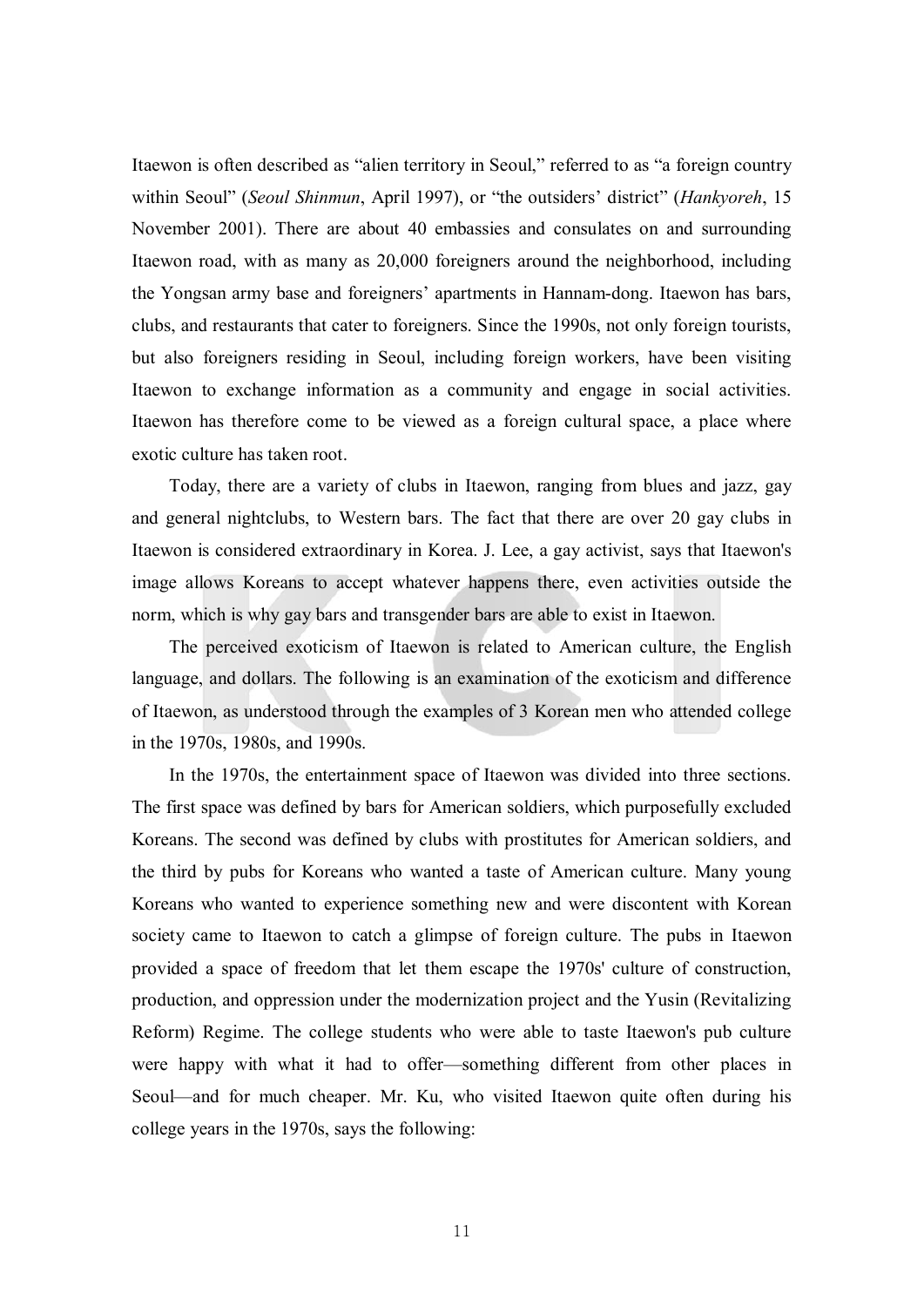I started going to Itaewon in the 1970s and I still like to go there. When I came back from the army, my college seniors and friends who had been to foreign countries told me that Itaewon had good music, so I went there to hear it. At the time, there were original records in Itaewon that were hard to get elsewhere. The first music I heard was Leonard Cohen, and I got into it. While meeting other people in Itaewon, I acquired different cultural tastes. At that time, in Mugyo-dong there was draft beer, in Myeongdong there was folk guitar, in Chungmuro you could go to "Philharmonic," and Itaewon had rock music at "Nashville." Rock and marijuana were introduced at the same time. To me, rock, marijuana, and Itaewon all signified liberation.

In the 1970s, youngsters like Mr. Ku, who embraced the bar culture by listening to rock and country music, drinking, and smoking marijuana, considered their cultural preference and taste as part of an elite culture. The freedom that they enjoyed was based on the cultural capital that allowed them to frequent Itaewon. In order to have a good time in Itaewon, they had to speak some English, have some knowledge of music, and be confident enough to say "This is our country. I have the right to go where I want." This kind of cultural and emotional capital was the backdrop against which it was possible to enjoy long hair, marijuana, and rock, all of which were considered deviant by the average Korean. Itaewon goers truly felt a part of American freedom, difference, and high culture. Mr. Ku comments that visits to Itaewon during the 1970s were a sort of declaration of young people's cultural distinction. Children of rich parents spent their time in the Chosun Hotel's bar "Yesterday"; those who liked going to nightclubs frequented the Daeyeon-gak Hotel, the Tower Hotel, or the Pungjeon Nightclub; and many young people made the most of folk guitars. Korean college students in the 1970s admired American culture. They were able to access American culture through Itaewon and saw the difference between the two cultures as one defined by freedom and privilege.

On the other hand, Mr. Jo, who attended college in the 1980s, says that he would usually go to Itaewon discotheques to finish off a night of partying. Mr. Jo didn't like to see American soldiers hanging around, so he didn't particularly enjoy being in Itaewon, and had no intention of staying there until the early morning hours. Although Itaewon seemed a little too strange for students, they went there as the last part of a night of partying because of its good discotheques. Mr. Jo went to Itaewon only to enjoy discotheques with his friends, and for him, frequenting Itaewon had nothing to do with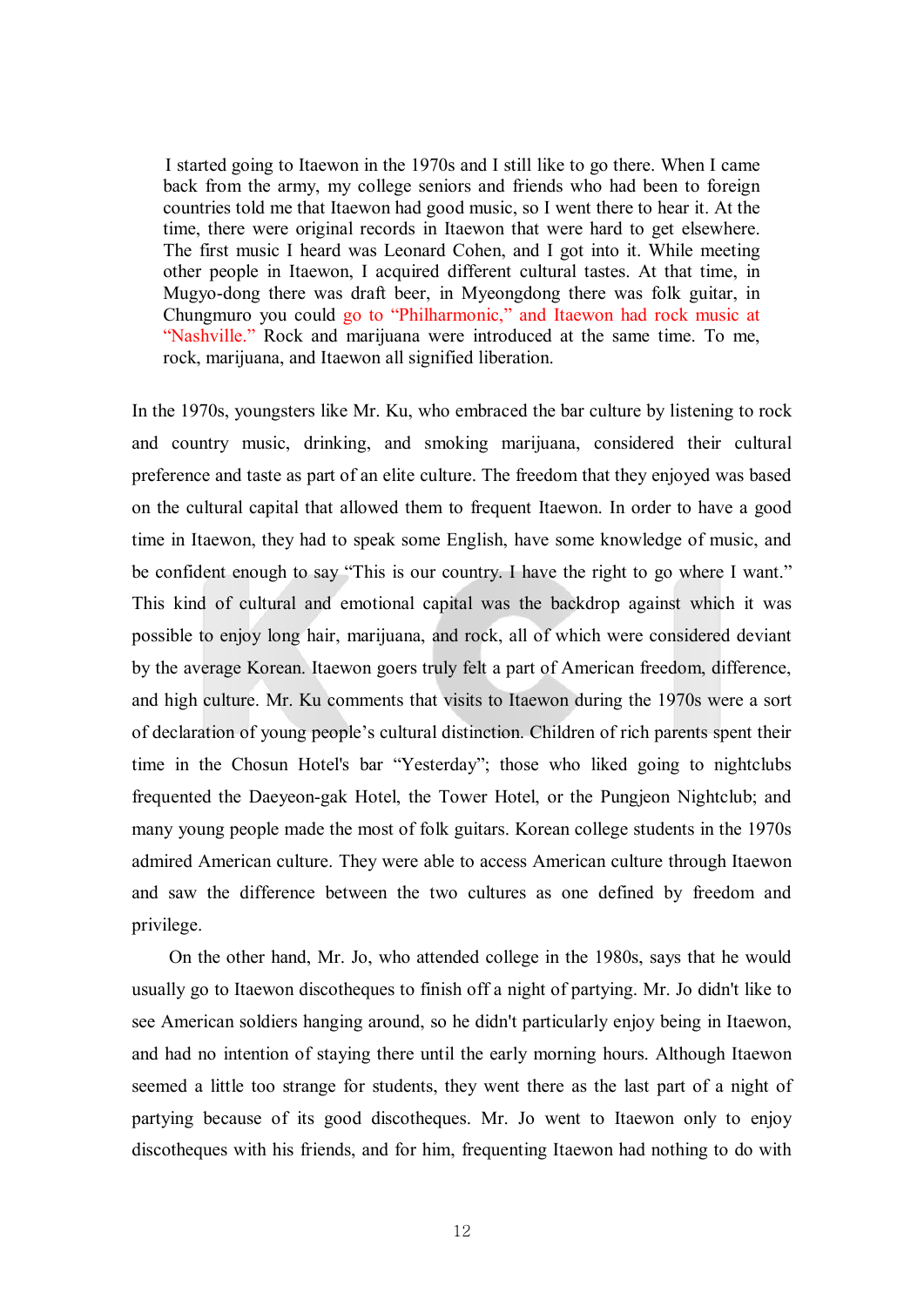cultural taste or identity. College students of the 1980s generally hung out around their schools. Mr. Jo's friends started going to nightclubs in Myeongdong and Gangnam to dance.

Mr. G, who was a college student in the 1990s when diverse entertainment business had already flourished in many parts of Seoul, went to Itaewon because of his sexual orientation. In order to find clubs or bars for homosexual men like him, Mr. G hung out in Itaewon area and wished to meet Western homosexuals who might have more knowledge and experience about homosexuality.

When Itaewon started opening its doors to Koreans in the 1970s, Koreans were looking for something exotic, different from mainstream Korea, or something American. In the 1980s, Koreans came to Itaewon to buy clothes during the day, while drinking and enjoying Itaewon culture at night. With the advent of international conferences, the Asian Games, and the Olympics in the 1980s, Korean society recognized the potential of Itaewon's exotic culture to bring in foreign currency, and began to develop it into a commodity for international tourists. Itaewon was promoted by advertising its entertainment and exoticism for foreigners. However, soon after the 1988 Olympics, the Korean government announced that Itaewon would be reformed of its hedonism and illegality in order to encourage its rebirth as a socially acceptable space. In order to elevate Korea's image, social and political pressure was applied to Itaewon through censorship and restriction of Itaewon's alien culture.

Many interviewees said that during the Olympics, Itaewon was packed with tourists, but that afterwards, the mass media looked down on Itaewon as a place of crime and squalor. They were angry that the government first behaved as if it were satisfied with earning dollars, but that once Itaewon became famous, the government treated the neighborhood as if it were corrupt. The interviewees claimed they were patriots who had earned dollars for the nation during its hard times.

In the 1990s, Itaewon merchants' associations, the government, and the City of Seoul agreed that Itaewon should be developed as a shopping unit, free tourist zone, and multicultural area, rather than a cultural space for American forces. Even Ms. Yi's bar, which catered exclusively to Americans, began to accept Europeans after 1995 and Middle Easterners after 2003. The emergence of a gay culture found in the growing numbers of gay clubs and cafes, the appearance of Japanese signs for Japanese tourists,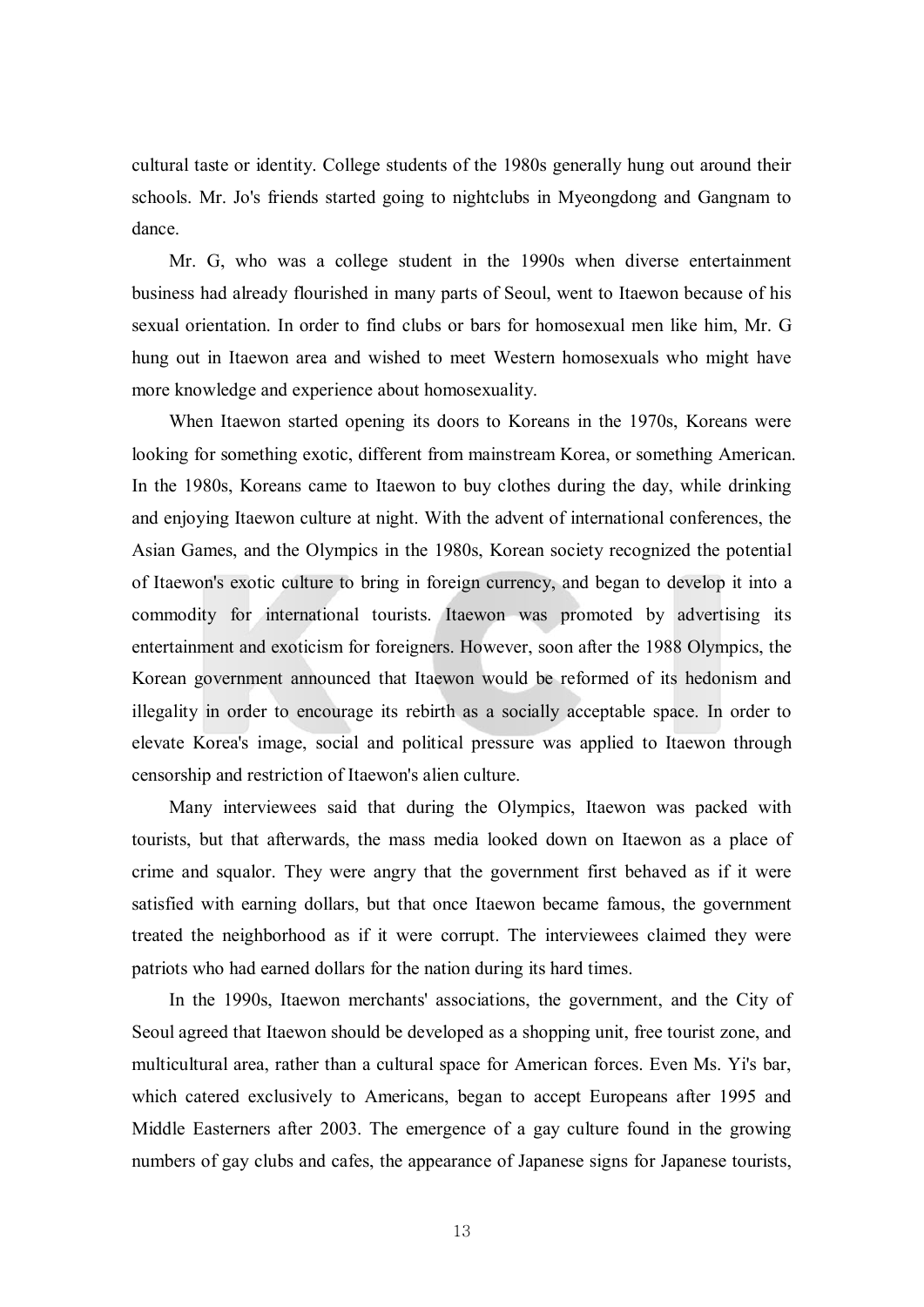and the construction of a subway line that facilitated easier travel to Itaewon were all factors that contributed to changing the character of that space.

#### *The Shopping Zone of Bonded Goods and Fake Brands*

Itaewon began to take shape as a commercial area when the US 121 Evacuation Hospital was relocated from Bupyeong to the Yongsan army base in the early 1970s, which brought the migration of 10,000 US soldiers and army employees as well as  $30\%$ of the base's camptown merchants. With Korea's prosperity in the textile industry in the 1970s, Itaewon won the spotlight as a commercial center where one could buy bonded goods that were low in price and high in quality, in particular imitations of famous overseas brands. The five main focus products were clothing, fur/leather, bags, shoes, and men's wear. In the late 1970s, the government acknowledged Itaewon's contribution to bringing in foreign currency, and provided tax reduction benefits and increasing its cost competitiveness, which gave momentum for its rapid growth as a commercial center. Itaewon gained recognition throughout the world as a shopping and recreational spot in the 1980s with the help of international events that were held in Korea, such as the general assemblies of the ASTA, IPU, IMF, and IBRD, the 1986 Asian Games, and the 1988 Olympics. Itaewon came to be included in the shopping tour itinerary of foreigners, and its entertainment businesses boomed.

As a tourist and commercial zone, Itaewon hit its peak in the late 1980s with the demands created by the Olympics. However, it dipped into depression in the 1990s due to negative images of its imitation goods, rip-offs, and hard bargains, as well as strong regulations by the government on the selling of foreign brand knockoffs. Before the 1988 Olympics, Itaewon was considered a high crime area that housed many unlicensed entertainment businesses in semi-residential areas and stores that dealt in fake brands. According to Mr. Seong, president of the Itaewon Tourism Association, at that time the government permitted the operation of unlicensed businesses because there were no tourist zones in Seoul developed for foreign visitors during the Olympics. The government had said that after the Olympics unlicensed businesses would be given a change-in-use and officially licensed. It even gave financial support for restroom remodeling and other renovations. But within a year after the Olympics, 27 nightclubs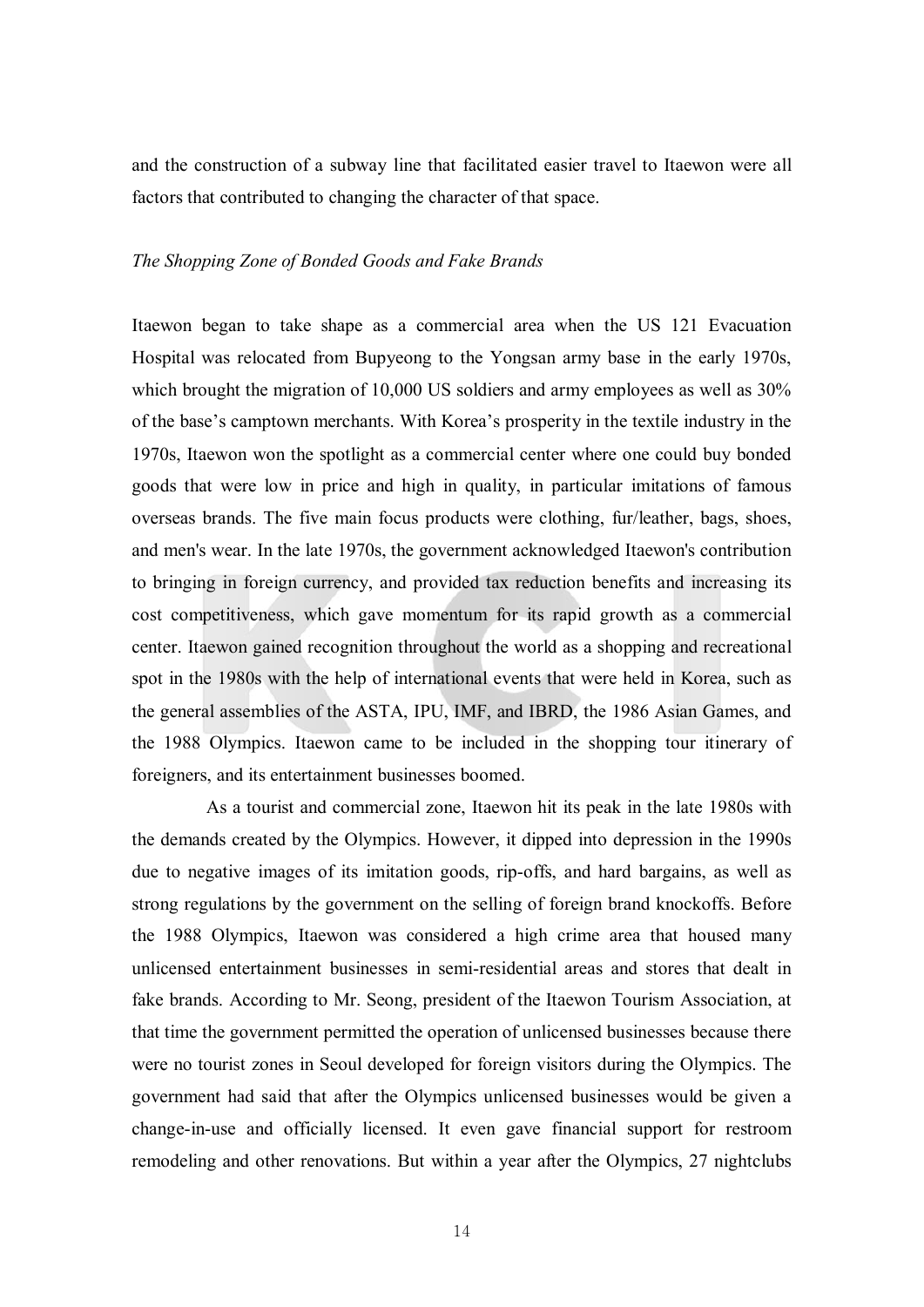in Itaewon were ordered to shut down, having been banned from operating late at night. However, during the 2002 World Cup Games, the government returned to investing in the infrastructure of Itaewon and promised to support local development. During the World Cup, residents and merchants of Itaewon held a World Food Festival, sold World Cup related products, and ran service corners. But again, when the World Cup games were over, the government reasserted its control and reimplemented regulations on the area.

Mr. Sin (case 4), who currently runs a recreational business for Japanese customers, opened a clothing shop in 1969 in Itaewon and made a considerable profit thanks to a boost in demand. He sold imitation clothes in Itaewon for about 30 years before he was caught by customs officials and lost his fortune. Mr. Sin says that his life is a reflection of the past 40 years of Itaewon.

In the 1960s and 1970s, Itaewon's clothing shops only dealt in bonded goods with foreign trademarks attached to them. Back then, Korea had no famous clothing brands, and bonded goods were all sold to foreigners. Bonded goods were usually surplus stock items. If a Korean subcontract factory had an order of 100,000 t-shirts but ended up making 101,000 out of the raw material with the spare material, Itaewon merchants would buy the 1,000 extra t-shirts by paying only for the labor and not the raw stock. Products procured in this way could be sold at comparatively low prices. From the early 1970s to the early 1980s, Itaewon was well known as a shopping area with diverse bonded goods of American brands. During this time, the industrialization of Korea through exports based on cheap labor was underway. 90% of the customers of these products were American and 10% were European. The brands sold in Itaewon at the time included casual clothing lines such as Polo and Jordache, as well as women's wear such as Donna Karen and later, Escada, Chanel, and so on. But later during the mid-1980s, foreign brands stopped giving subcontracts to Korea, due to Korea's higher labor costs and the revaluation of the Korean won.

Bonded goods were no longer coming in, but customers looking for them were on the increase. As a result, fake brands started coming out. The interests of Itaewon merchants and factory owners were the same: merchants had a high demand, but no goods to sell, and factories had the manufacturing skills but were not getting any orders. The combination of these two factors resulted in copies with the same design as the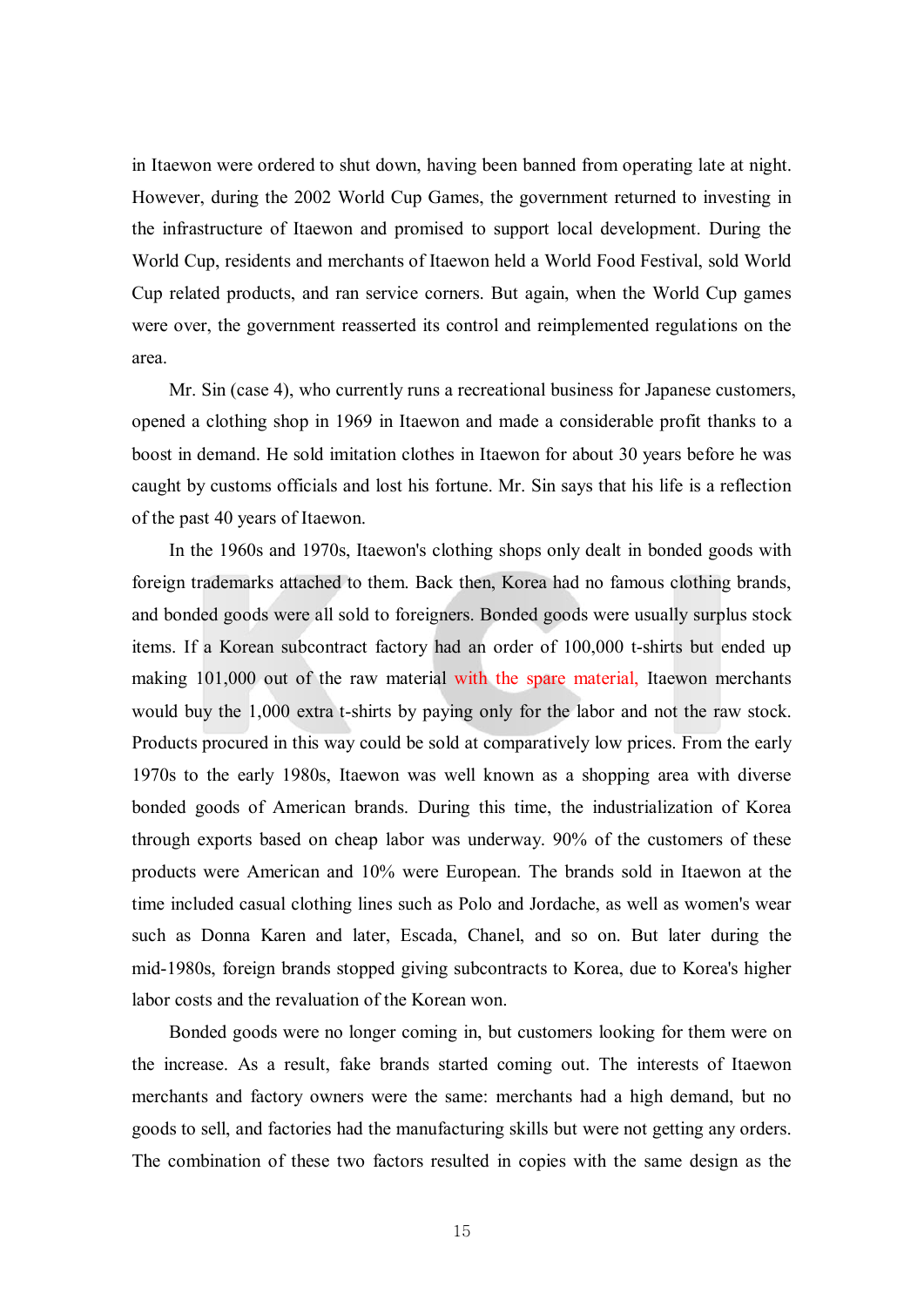original, but made with different materials. Itaewon's imitation brand products looked authentic, but were not identical to the originals.

Mr. Sin, mentioned above, sold many imitations in Itaewon, and back then, was a local celebrity. He also dealt in glasses, shoes, and a wide range of accessories that looked exactly like the original. He was well known in the Los Angeles imitation market as well. Because his goods could not be officially exported, he set up a ghost company and shipped the goods first to Southeast Asia or Hong Kong and then reshipped them to LA. In 1994, Mr. Sin was caught trying to ship out his goods. He consequently lost the fortune he had made in Itaewon, a loss that amounted to 3.6 billion won (about 5 million dollars).

During the 1988 Olympics, government regulations were not very strict. But after the Olympics, as Korea's international status was raised and the issue of intellectual property came to the fore, the credibility and reputation of the state became the most important criteria according to which commercial activities were regulated in Itaewon. In the early 1990s, when the government proclaimed a war against crime, Itaewon began to be treated as the breeding ground of social evils. With the passing of the Trademark Act and the Intellectual Property Law and the establishment of a designated prosecution department, imitation goods were confiscated without exception, and Itaewon imitations could no longer dodge the law. Many of Itaewon's merchants were fined or arrested. Mr. Sin was prosecuted 3 times under the Trademark Act.

According to Mr. Sin, Itaewon used to be a shopping zone by day and a recreational zone by night, but has become a dying shopping area since 2000. The recreational bars and restaurants are disappearing, and the bonded goods industry has been turned over to China, which has a cheaper labor force. In January of 2003, merchants selling fake brand goods, along with travel agencies bringing in group tours to buy them, started being prosecuted and fined. Today, Itaewon is no longer prosperous and glamorous. As a shopping zone, Dongdaemun and Namdaemun markets have replaced it. As a recreational zone, Gangnam and Hongik University clubs started replacing Itaewon in the 1990s.

According to data published in 2001 by the Seoul Development Institute, 60-65% of the shopping or entertainment space consumers in Itaewon are Korean and 35-40% are foreigners, with foreigners reaching 54% on the weekends. In the past, most of the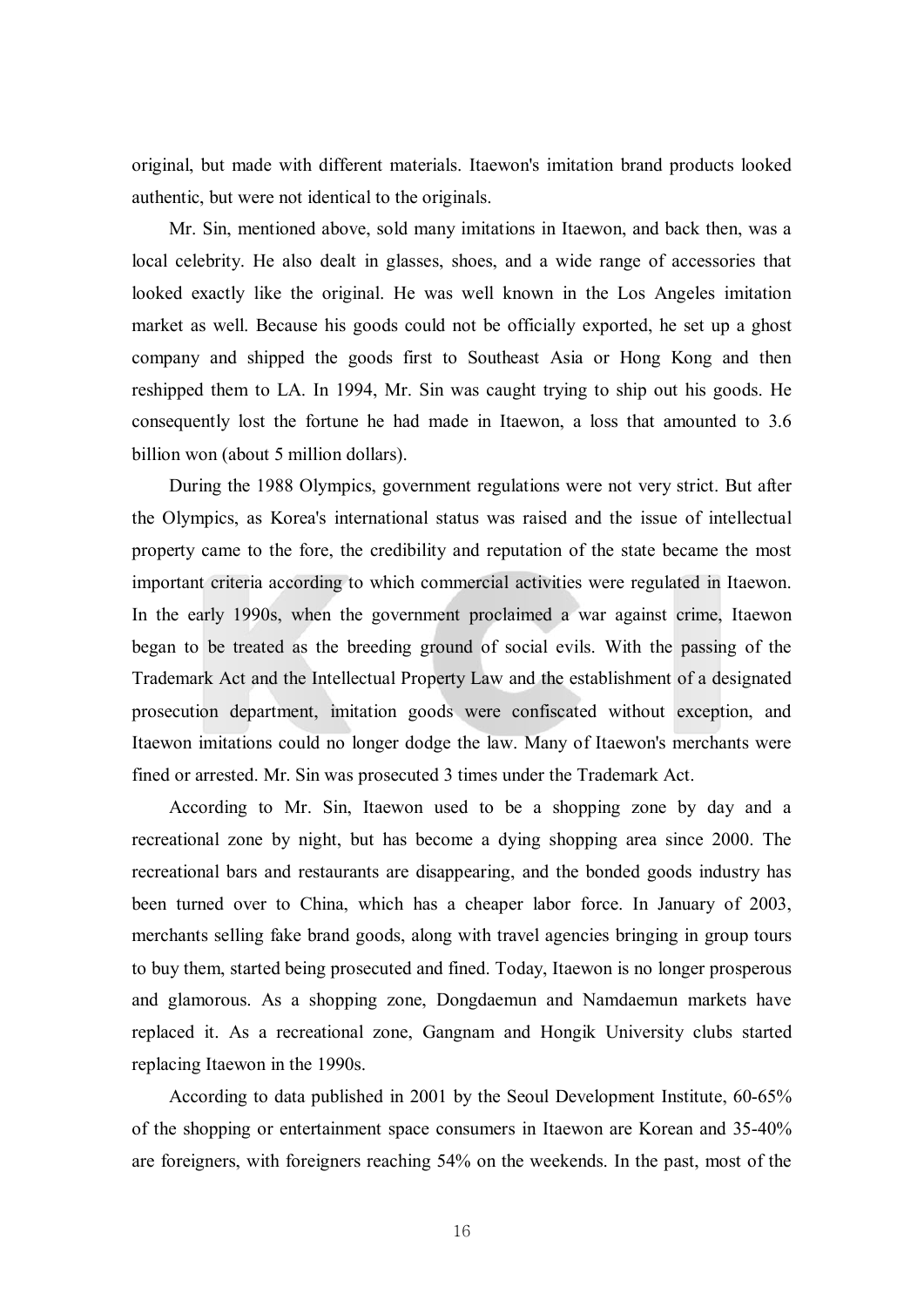foreigners were American soldiers and tourists, whereas from the 1990s, Japanese tourists have taken up 60-70%, 25-30% are American and European tourists, with Chinese and Southeast Asian tourists also on the increase. As such, Itaewon is changing as the foreigners' district of Korea. As the transnationalization of Korea progresses, the significance of a specialized foreign district will inevitably weaken.

## **The Politics of Itaewon in the Globalization Era**

# *Recreational Culture of the American Army and Territoriality of the Bodies of Prostitutes*

Itaewon became a foreign zone because it was the only place in Korea of the 1960s and 1970s in which foreigners could communicate in English, eat familiar food, and find suitable living spaces and recreational activities. The Namdaemun and Dongdaemun markets, by contrast, were not places where foreigners could easily communicate and shop. Itaewon first provided a place to consume and enjoy what Korean society lacked. From the 1960s to the mid-1980s, Korean society was on an all-out quest to become an industrialized modern nation-state. Based on a strong state-centered consciousness, it was dedicated to integrating its labor forces and productive power into a single, unified entity. In this context, Itaewon, where the consumptive and pleasure-seeking lifestyle of Americans was openly carried out, was deemed exotic, alien, and deviant.

This alien quality contributed to the definition of Itaewon as a zone of illegality and deviance, exempt from Korean norms or laws. Nevertheless, Korea wanted US dollars, and therefore permitted Itaewon to continue its activities, created by American soldiers and Koreans alike.

The most outstanding quality that made Itaewon what it was and distinguished it from other parts of Korea was the recreational culture of foreign men, especially American soldiers. The pleasure, hedonism, and eroticism of that recreational culture were carried out through the bodies of Korean prostitutes. While prostitution is officially prohibited in Korea, it was unrestricted in American army camptowns. With the proclamation of the Nixon Doctrine in 1970, the Korean government launched a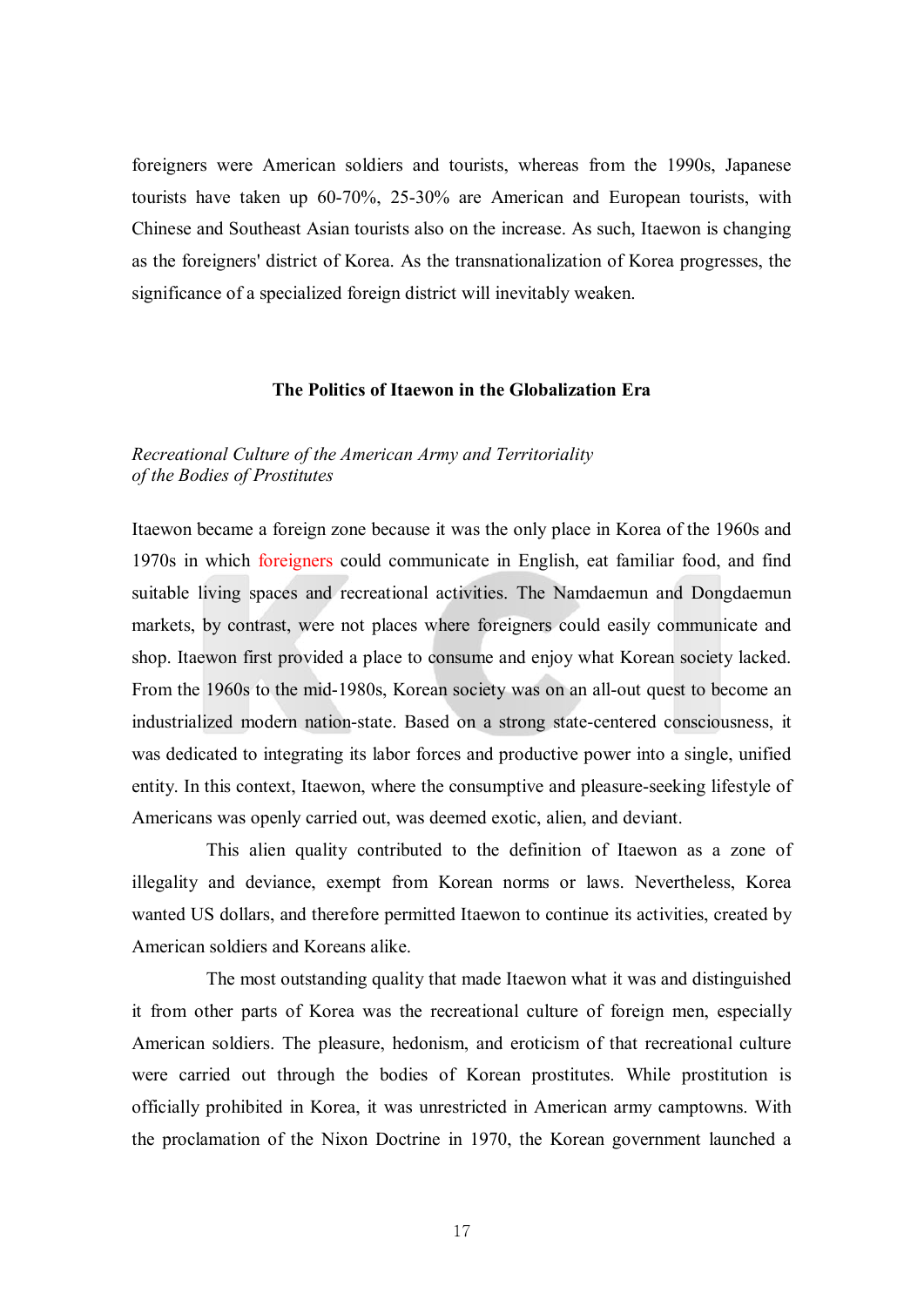revamping of the prostitution establishments of the base camps in an active effort to accommodate the stationing of the American forces. The Korean government went as far as to give special instructions to the prostitutes not to discriminate between black and white soldiers. The prostitutes were to take on the role of ameliorating racial tension between the blacks and whites, a large problem in the American army bases at the time (Moon 1997). Such efforts were rationalized through the agenda of maintaining American forces for national security and acquiring foreign currency. The Korean government's position in the 1970s is shared by many Itaewon merchants even to the present day. They are of the view that it was unavoidable that Korean women were mobilized by the sex industry in the process of Korea rising from poverty. The dollars were always held by men, and those men wanted women. Ms. Yi claims that the women of Itaewon, like the waitresses working in her restaurant, were patriots who earned dollars for the nation by serving American soldiers. She adds that prostitution was inevitable under such circumstances, and criticizes the double standard of Korean society that criminalizes the prostitutes who contributed to the acquisition of foreign currency.

Even though prostitutes who serve American soldiers are Korean women, their bodies are deterritorialized as Korean. In Korea's patriarchal system, the territoriality of women's bodies is obtained through the father, husband, or son. Therefore, the bodies of women who sell their bodies to American soldiers in exchange for money are no longer the territory of the Korean nation or race. In this sense, the bodies of prostitutes in Itaewon territorialize the alienness of Itaewon. As such, women are outside of Korea's patriarchal norm, not able to claim civil protection and deprived of civil rights that operate only within that norm.

Those women whose sexuality does not fit traditional norms, nor preserve the honor of the nation/state, forfeit their rights as members of society (Parker et al. 1991; Yuval-Davis 1997; Narayan 1997; Kim E. S. 1994). That is the way the sexuality of women has been treated in the narrative of the modern nation-state and the reason why the rights of women working in the base camps have never been protected (Jeong H. J. 1999; Jeong U. J. 2000). The merchants of Itaewon say that men need women for recreational activity. All foreigners and tourists visiting Itaewon are represented as male; female foreigners and tourists do not acquire self-representation in Itaewon. Most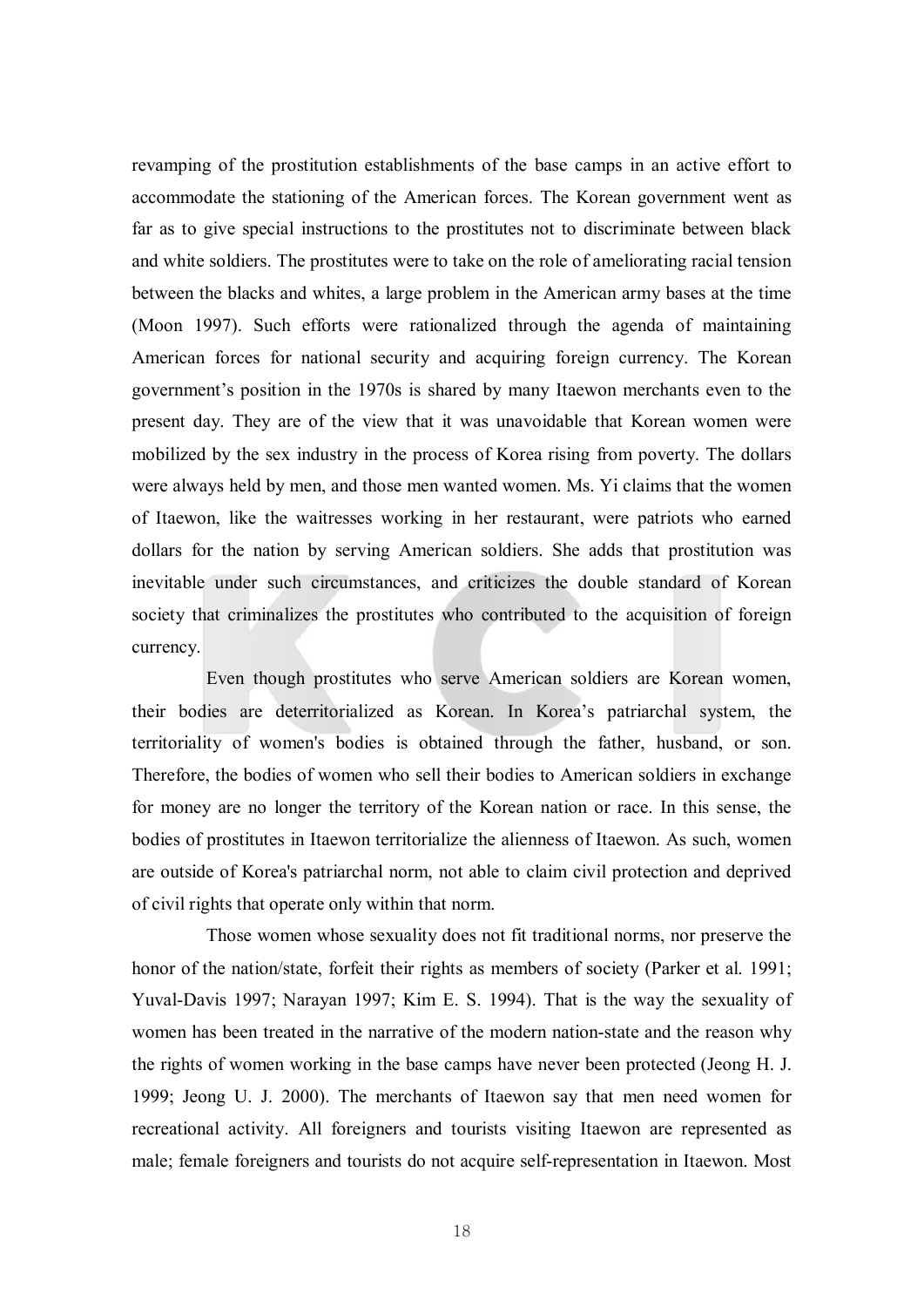of the discourses that exist on Itaewon masculinize the foreigners in Itaewon and feminize Itaewon as a place that provides women and pleasure.

The identity of Korean women in Itaewon encounters a clash in the presence of Korean men. The owners of recreational businesses in Itaewon have asserted that Itaewon's clubs should be made into foreigner-only establishments. According to them, Korean men cannot bear feeling like they are being served worse than the foreign male customers by Korean women or watching Korean women leave their table to greet foreigners. They say that it is not hard to see drunken Koreans creating a scene and screaming that it is anti-nationalist for Korean women to provide better service to foreign men in Korea. Such behavior shows the patriarchal and male-centered idea that Korean women belong to the nation-state or are a property of Korean men. The tension around the territory of Itaewon is manifested as a struggle over who owns Korean women, rather than the direct confrontation between the American army and Korean men. Mr. Sin and Ms. Yi, both owners of recreational businesses, say that when Korean men come to a bar or club in Itaewon, the night usually ends in a brawl. This indicates an underlying competition over territory in the frontier zone, with women as the medium.

However, the deterritoriality and reterritoriality of women's bodies in recreational businesses became more complicated since the way prostitutes are defined in relation to space and clients' nationalities has changed. With the deplacement and delocalization of female prostitutes through individual and network business and migration, the direct restrictions and control over them and the meaning of territoriality of their bodies have been reorganized in various ways.

From the mid- to late 1990s, as the significance of Itaewon as a recreational district for Americans has diminished, the number of Japanese tourists in Itaewon has grown and Japanese-exclusive clubs have emerged. Also, Russian women have taken the place of many Korean women in clubs, as more Korean men look for Russian women. The different races, nationalities, and ages of women in the sex industry have begun to contest one other, deterritorializing and reterritorializing their nationalities, and creating new hierarchies and conflicts. In this transnational process, the territoriality of Korean women's bodies will not likely arise as an independent issue (Kim E. 2002).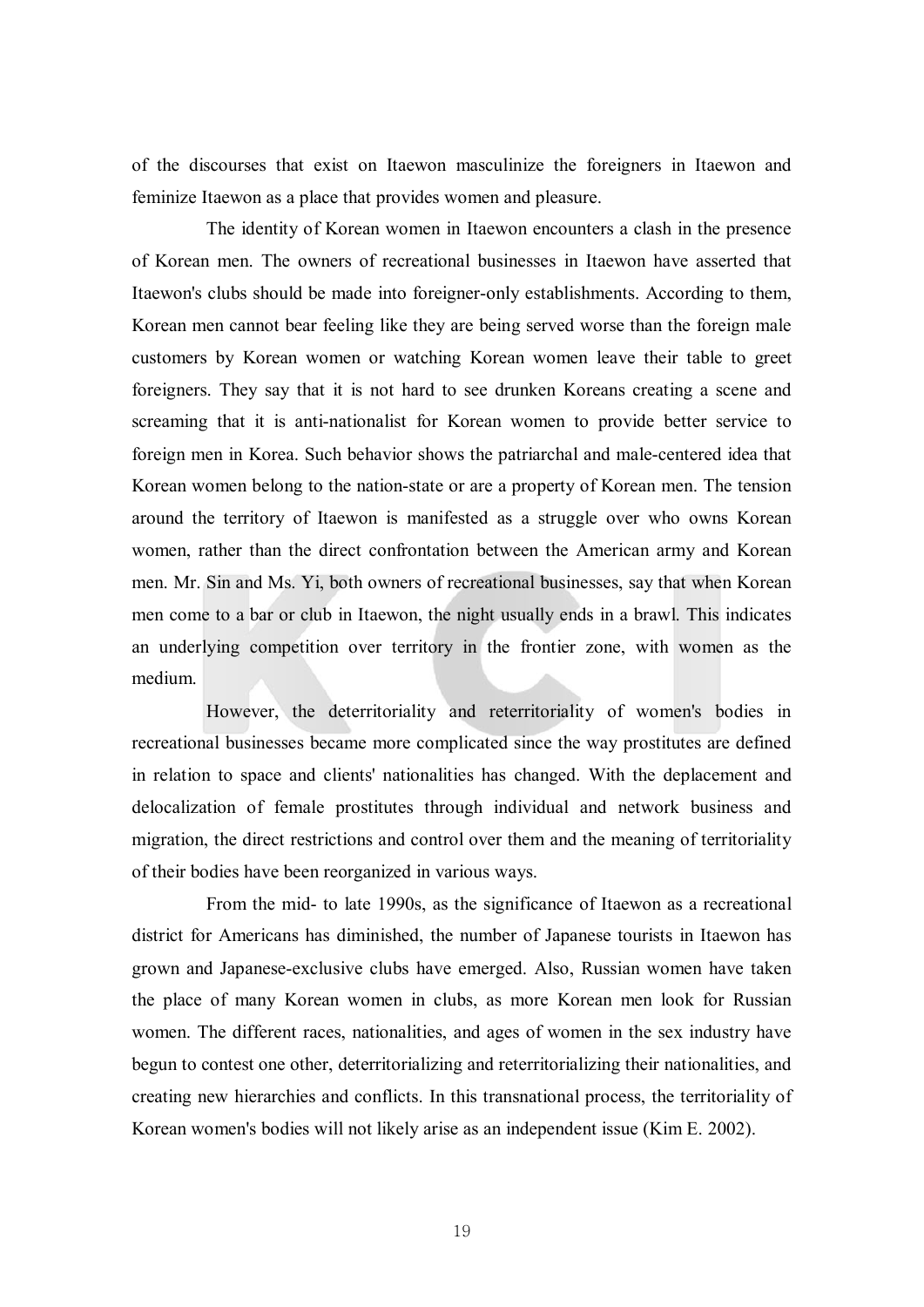#### *Itaewon as a Locality Deconstructed by State-mediated Global Capitalism*

The alien quality of Itaewon is represented by the bonded goods or imitation foreign brands that are made in Korea but are not Korean merchandise. These imitations did not cause trouble in terms of their illegality as long as Itaewon did not pose a threat to the territoriality of the nation-state. Throughout the 1970s and 1980s, the illegality or deviance of Itaewon did not incur any regulation. Furthermore, Korean society, which did not have the infrastructure to accommodate foreigners entering Korea, actually allowed or fostered the deterritoriality, illegality, and deviance of Itaewon that were attracting foreigners. The Korean government used Itaewon during the Asian Games and the Olympics. It wanted to reterritorialize it as a new tourist attraction, and began to wield control over its alienness, illegality, and deviance.

The attitude of the Korean government toward Itaewon as the alien zone for American soldiers, was to tolerate its illegality and deviance for the purpose of providing comfort space for American soldiers as well as earning dollars, while at the same time isolating and controlling it in order to minimize its influence on the rest of Korean society. In 1976, in an effort to prevent the black marketing of US dollars, the Korean government applied a 10% tax cut to Itaewon merchants' income from sales to foreigners, and in 1997 implemented a support policy of designating the area as a special zone for tourism. In 1980, it provided financial support to attract the foreign participants of international conferences to Itaewon. Because of this support by the government, the merchants of Itaewon felt they were being patriotic and believed that they were contributing to the acquisition of foreign currency. To this day, they claim that they served their country by bringing in dollars through tourism, in an "industry without a chimney" in times of industrialization, when obtaining foreign currency was central to reconstructing the state, which was true even throughout the IMF crisis. They consider themselves patriots and explain that the interests of the individual, the local, and the state all coincided in "dollar-making." They maintain that even though they live in a border zone, they contribute to the state's interest.

But since the 1990s, when Korea entered the global economic system, tensions grew between the interests of the Itaewon area and Korean society. During the 1980s, Itaewon merchants made considerable profit by selling imitations of prestigious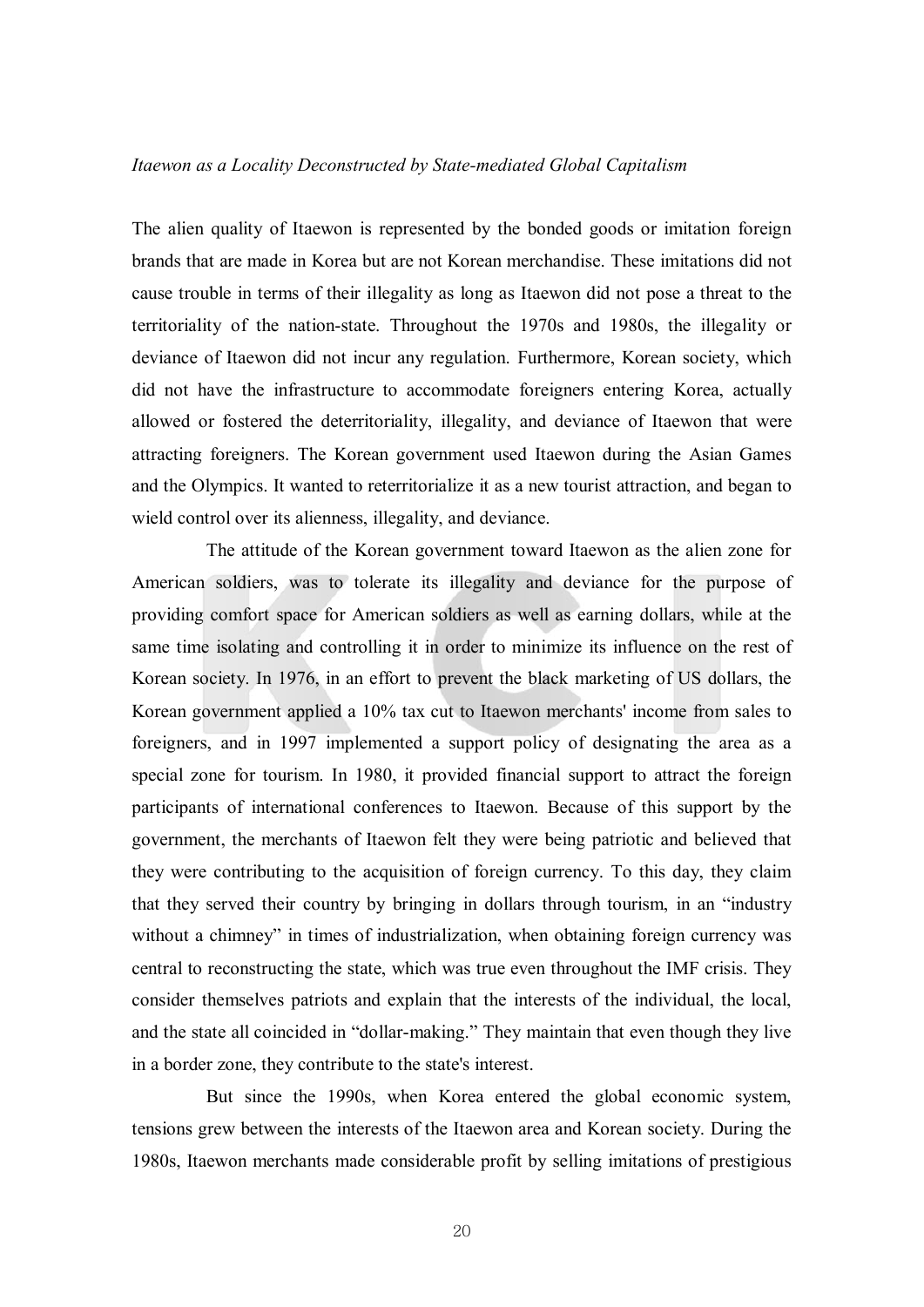foreign brands. They had the technical skills to make imitation goods that looked the same as the original but cost only one tenth as much to foreign tourists, in less than 10 hours after their first appearance in the Italian market. This was largely made possible by the Korean government's tacit approval in its blind-eye approach to the matter. But in the 1990s, when false trademarks emerged as a point of potential conflict with other countries and the Korean state's credibility on the international scene, this became more important than earning foreign money through the selling of imitation goods. So the Korean government embarked upon strict regulations and punishment of such activities, which defined a sea change in the relationship between Itaewon and the nation-state in terms of the acquisition of foreign currency, as opposed to when the interests of individual merchants were in line with those of the state. Now, the patriotism of individual agents in Itaewon has conflicted with the position of the state. A merchant, Mr. Y (case 3) who developed and sold trademark bags similar to foreign brands was sued in a trademark dispute with a foreign firm and ended up losing. Itaewon merchants and residents took this incident as proof that when individual attempts to gain profit go against the interests of the state—which lay in strengthening its reputation and credibility on the world stage—the Korean government would protect the interests of foreign powers over those of its own people. Through such lawsuits, they experienced a rift in their identification with the state, and came to realize that the local particularity of Itaewon was breaking down.

# *Delocalized and Deplaced: Itaewon's Gay Community in the Transnational Globalization Era*

Another element that renders Itaewon an alien and extraneous space is the presence of gay and transgender bars and clubs. The appearance of gay bars in Itaewon from 1995 was related to their atmosphere of tolerance for things generally deemed socially unacceptable. The first gay bar in Itaewon was opened by a gay man who liked foreigners. But even before there were gay bars in Itaewon, some Korean gay men went to Itaewon, hoping to meet homosexuals among the American soldiers, tourists, or others. The gays that hung out in Itaewon in the early days were those who had studied or lived overseas, or dated or preferred foreigners. The chief motivation behind the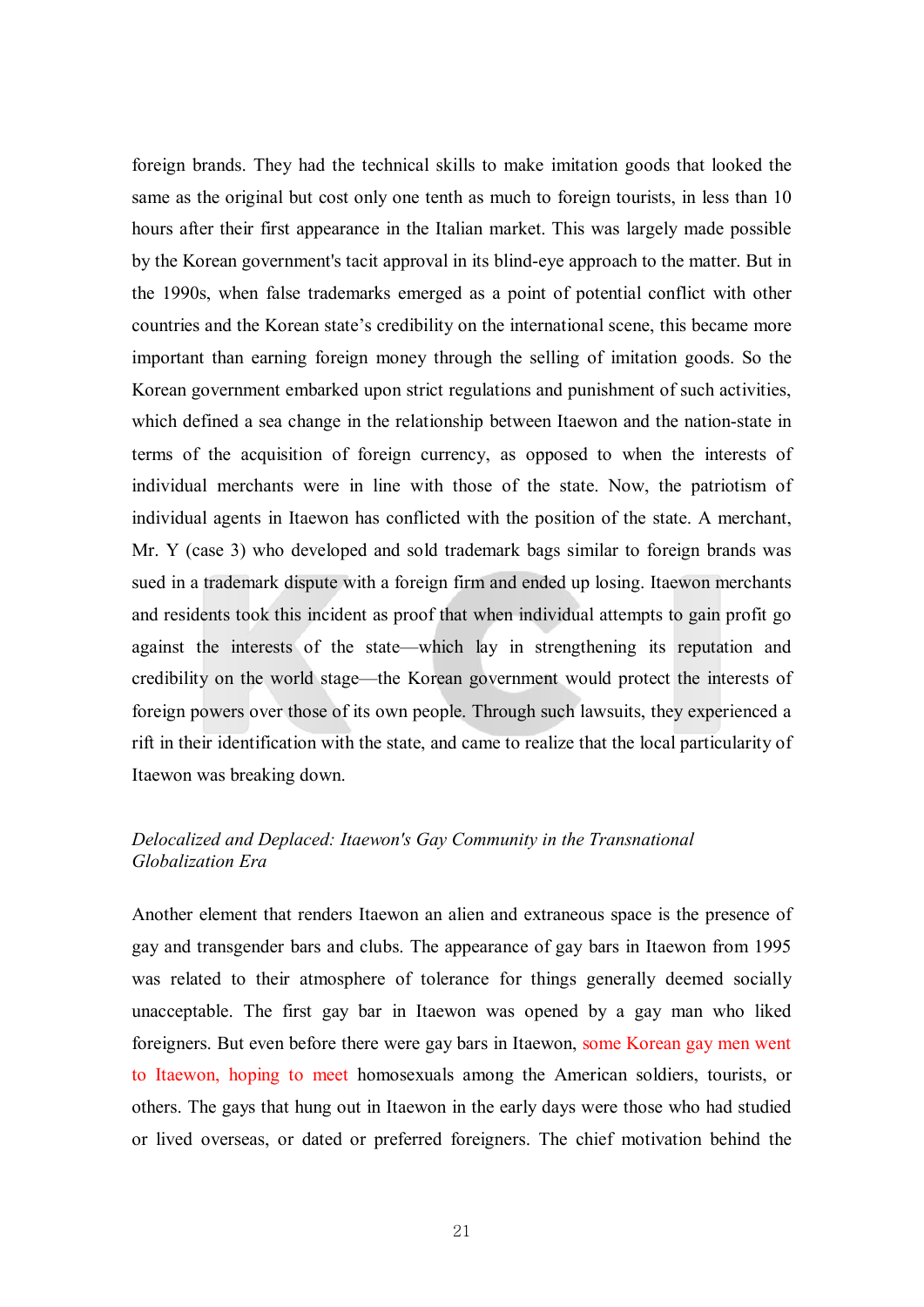opening of gay clubs in Itaewon was comfort with foreigners' openness to gay culture.

During the modernization process, the "American dream" had the utmost importance in the gay community. The desire to meet American men and fly to America with them attracted many gays to Itaewon. Korea was poor, America was rich, and even into the early 1990s, they had great expectations and admiration for gays from the US, because Korean gays did not have experience with gay identity or lifestyle. White gays were regarded as superior and many Korean men hoped to date them. In the 1980s, when Korean society was much more oppressive than it is now, especially in respect to the gay lifestyle, Korean gays in Itaewon looked to American or European men as an attractive social option. Jobs that involved living overseas were highly valued.

The Korean gays included in the fieldwork in Itaewon compare their admiration for white men in the 1980s to that of the so-called "Western princesses" (*yanggongju*, derogatory name for American camptown prostitutes). In the mid-1990s, many Korean gay men in their 20s committed themselves in relationships with European and American men in their 30s or 40s. They then followed their partners to their home countries. But just as many of Itaewon's "Western princesses" got divorced and came back to Korea, most of the Korean gay men returned as well. As Korea's political and economic situation improved, and particularly since the 1990s, when educated Korean gays began coming out of the closet and saw that the foreign men living in Korea were beneath their expectations, the admiration for white men diminished.

Still, there is a strong white male-centrism in the gay community of Itaewon and a clear tendency to regard Southeast Asian or black men as unsuitable partners. The manager of W Bar likes to jokingly introduce himself as the "President of Comfort Men for the American Troops of the Yongsan Base." His friends often advise him that he should not joke about the Korean comfort women for Japanese army because of the controversy surrounding the issue in Korean society. However, not only the manager of W Bar, but also some gays accept their identification as partners of whites. Mr. G told a story about a friend who asked to be introduced to a man who looked like Tom Cruise but lost interest in him after hearing that he came from Uzbekistan. Even today, desire in Itaewon's gay community operates within the race/nationality hierarchy that regards the white American man as superior.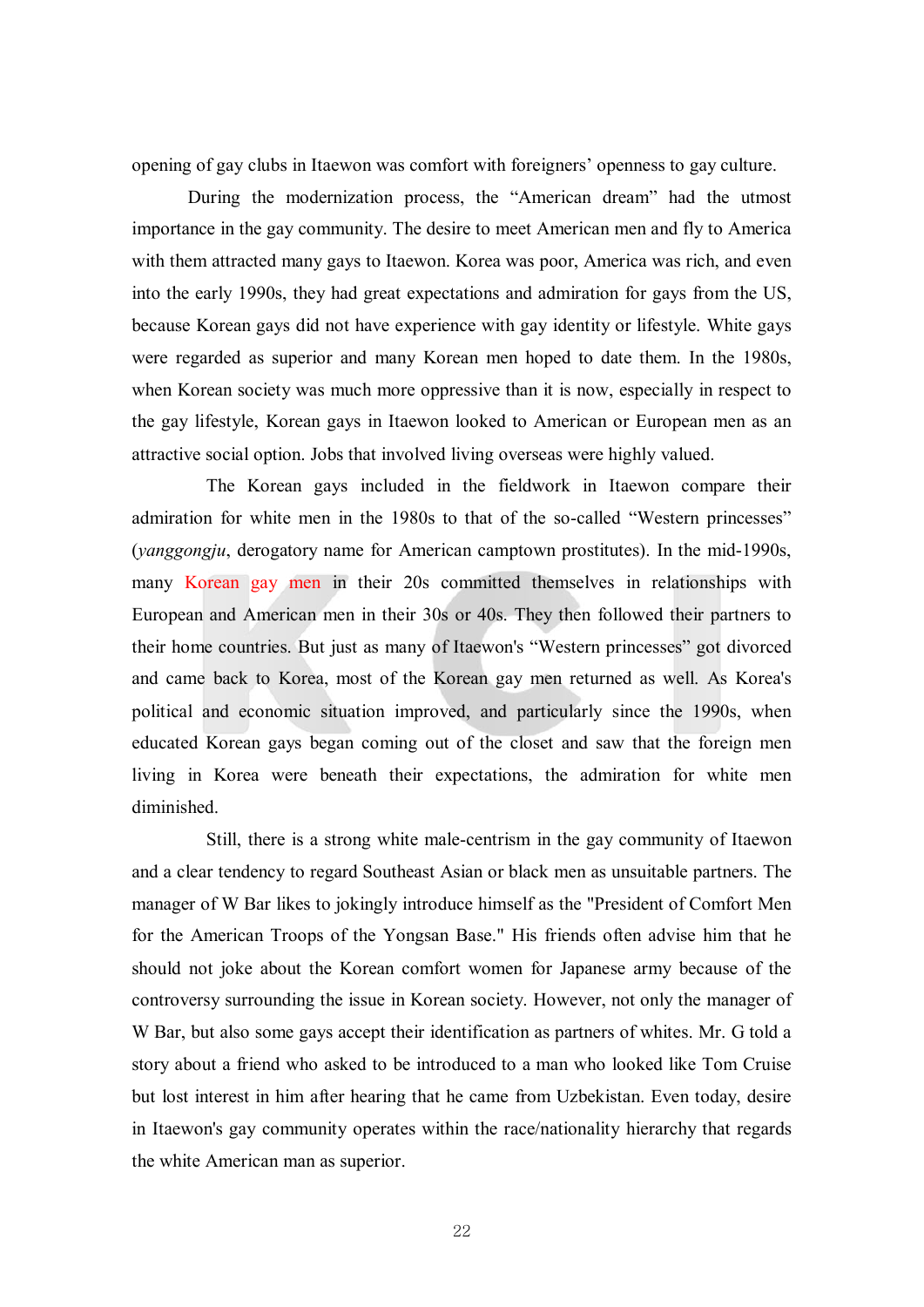Nevertheless, as Korean society is becoming transnationalized, the gay culture that was localized in places such as Jongno and Itaewon is going through a remapping. While Jongno used to be an area of middle-aged men's culture and Itaewon was for young people to experience the West, Jongno today has "Fat Bars" for fat men and cafes for Japanese gays, showing signs of diversification, sophistication, and fractionization. When the first gay clubs appeared in Itaewon, an important agenda for gays was to have a place to gather. Itaewon was a cultural space for gays to seek out their needs, desires, and pleasures, and was considered to be the place for the gay community. But the Internet changed the environment for gay society in Korea. As the idea of community has changed from clubs to cyberspace, the gay community has become delocalized and deghettoized. This means that diversity in the gay community has increased in accordance with different tastes and lifestyles, with the boundaries of a locality-based club culture steadily being transgressed. Now, young gays are meeting each other onand off-line in small get-togethers called *beon-gae*, which take place in heterosexual clubs. Itaewon's gay clubs are no longer solely places for meeting other gay men or confirming the existence of community, but simply for having a good time.

Mr. Shin (case 11), who is gay, says that services rendered in gay bars of the past have become superfluous. The product value of Itaewon is no longer appreciated now that the Internet is so well developed and there are many diverse clubs in various areas. Without arranging new events and amusing activities, gay clubs in Korea cannot survive. Gay establishments have the economic and cultural burden of providing a luxurious space for a night out, which requires investing a tremendous amount of capital. Those places that fail to do so are being forced to close down. The Z Bar, currently the most popular weekend spot in Itaewon, is said to owe its success to catching up with such changes. But the gay clubs in Itaewon are illegal establishments without business permits. Being located in semi-residential areas, they are not eligible to run their business. Unless the state lifts the semi-residential zone restriction from Itaewon, the entire recreational culture of Itaewon will inevitably be considered illegal.

The emergence of international networking and cyber communities has also expanded the deterritorialization and delocalization of the gay community. Gays who desire Japanese men learn Japanese and move to Japan. One web site hosted an event to arrange the meeting of Korean and Japanese gays in California, and 400 gays from both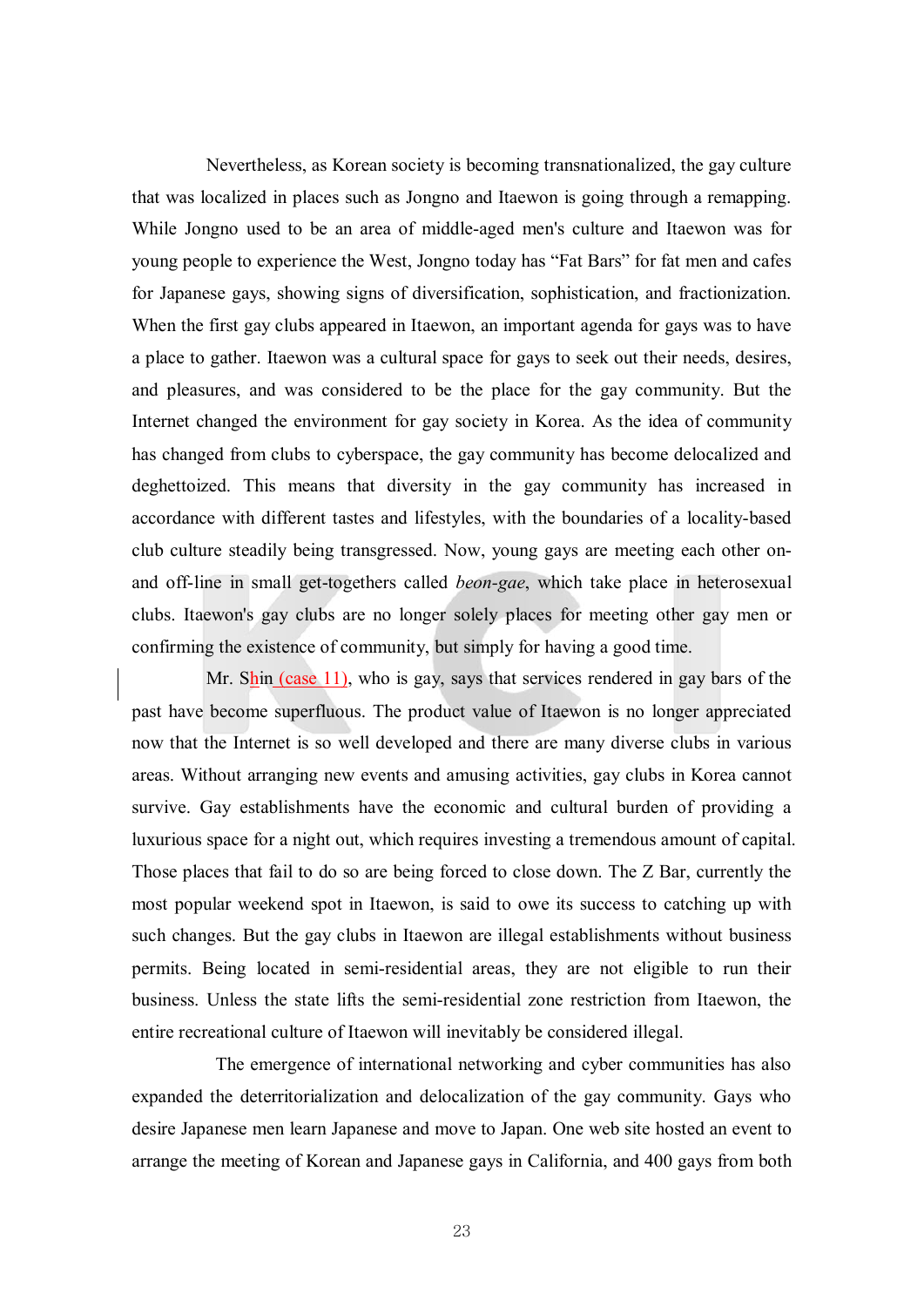countries turned up. Gay men have started to emigrate in pursuit of their preferences to transnational frontier zones, motivated by taste and desire. Economic and cultural abilities are the primary factors considered before emigrating, and are therefore the basis for the formation of transnational communities.

Mr. G says that according to a survey he conducted once on foreigners in Itaewon's gay clubs, most foreigners there were English teachers, with the next largest group being American soldiers. From another survey, he found out that few gay tourists had visited Itaewon during the World Cup. He explains that the gay clubs of Itaewon have not yet equipped themselves with the basic structure necessary for accommodating tourists, and have thus failed to be part of the tourism resource. Even before the infrastructure of the gay clubs had a chance to fully develop, the Korean gay community had moved on to new venues such as the Internet. In addition, many of Itaewon's merchants approve of gay bars but have to keep quiet. In 2002, a gay parade in the streets of Itaewon lasted a couple of hours. Many merchants complained to the district office that the event was loud and harmed the image of Itaewon. Mr. G notes that these merchants failed to recognize that the event could work to their advantage, and this kind of thinking is the reason why Itaewon is not a multicultural zone but a declining commercial area. Korean gays are in constant search of a space where they can reclaim their right to happiness. The transnational globalization process in which various frontier zones are created is providing new exits for gays to escape the confines of their **localities** 

Itaewon is a locality whose interests are subordinate to those of the state. Everything that takes place in Itaewon is fundamentally illegal. Without a business permit, the dance bars, karaoke bars, room salons, and recreational establishments of Itaewon run their business under the cover of regular restaurant businesses. Thus, the state controls the practices of foreignness and exoticism of the area.

#### **Epilogue**

This paper attempted to illuminate the political aspects of the formation of a place by observing how the concept of place in regards to the Cold War-era Itaewon, as a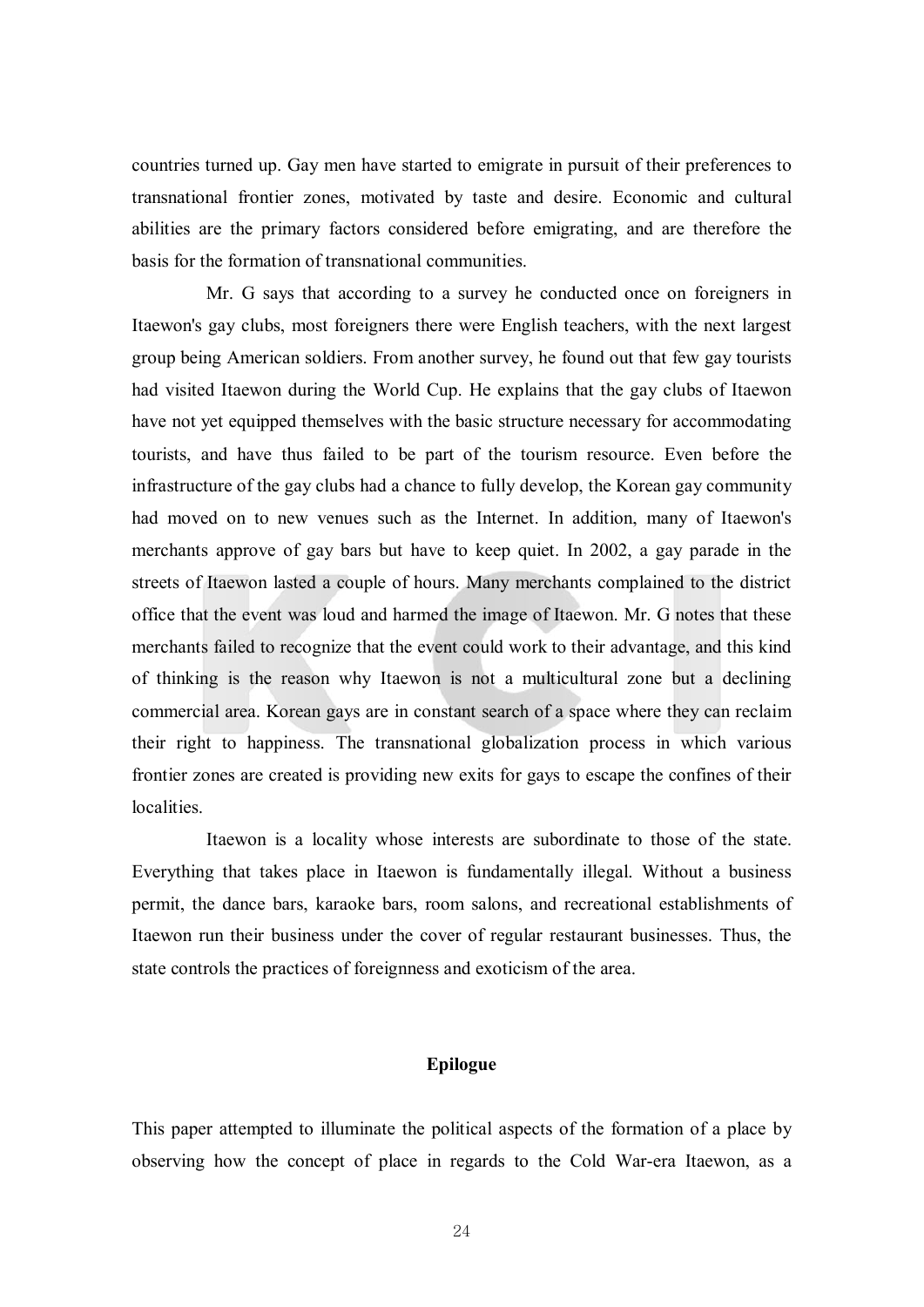consumer and recreational space for American soldiers and an alien zone in Korea, has evolved to that of today's Itaewon, which now stands at a crossroads in an age of transnational globalization. This paper, however, is not a study of place as an alternative politics. It is rather a study about how a place was able to obtain its very placeness.

Bounded and territorialized, a place is always the most crucial reference point in explaining people's identity or culture in traditional and modern societies. Traditionally, Itaewon has been regarded as a foreign or alien area because the people living there were foreign. It was a foreign area within Korean territory, as determined by Korean societal norms. After the Korean War and during the Cold War, due to the geopolitical and economic exigencies of Korea's relationship to the US, Itaewon came to be somewhat acknowledged as a foreign space within Korea. Itaewon was more of a deterritorialized or border zone than a locality within the territory of Korea. It was a space that was constructed as a function of the relationship between Korea and the US.

To Koreans, the particularity of Itaewon is connected with the particularity of the ties between the American forces and Korea under the Cold War. Itaewon was a consumer space defined by the desires and needs of American soldiers. It signified a boundary across which Koreans could access an exotic, American culture in the process of establishing a closed worldview limited to the territory of Korea under the powerful state-led modernization project. It was imagined that there were foreigners in Itaewon, and they were considered to be its subjects. But the foreigners of Itaewon were taken to be only Americans, trading money for pleasure and imitation Western brands. They were seen as transient subjects who only consumed, detached from the place itself. They became involved with the space through women and imitation goods, which were mediated by the place of Itaewon.

In contrast to these people, there are recreational business owners and merchants who base their lives on Itaewon and at the same time possess the territoriality that is Korea. Yet, their identities and culture have always been considered suspect within Korean society. They claim that their position is ambiguous. They live in Itaewon, a part of Korea, but their economic activities and day-to-day lives are more closely tied with the changes in the American army than those in the Korean society. They sold more goods during the IMF crisis, when Korean society was going through one of the hardest financial times. But since a curfew was imposed on American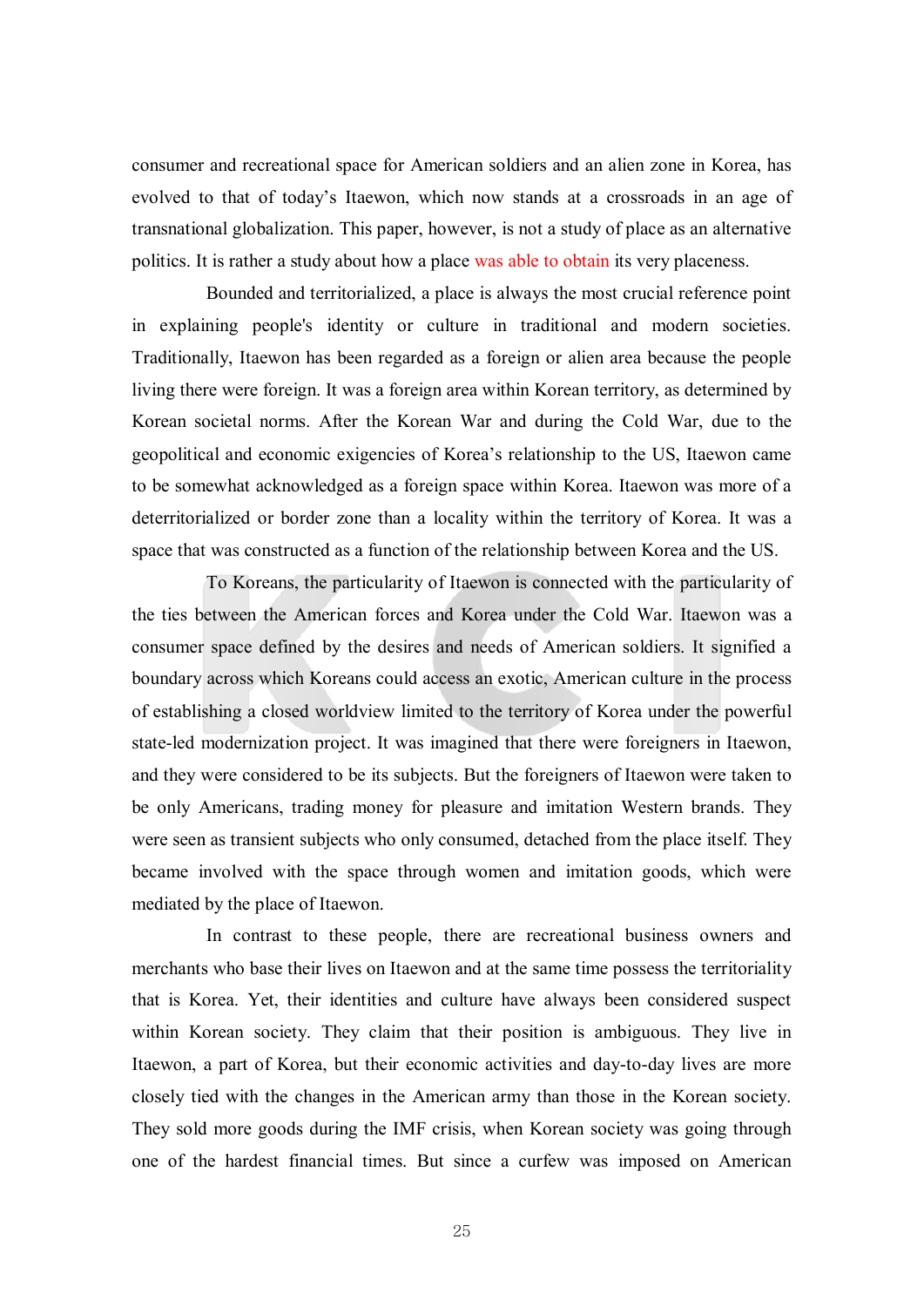soldiers after the 9/11 terrorist attacks, their nighttime recreational businesses have taken a tremendous blow.

The two subjects of Itaewon—foreigners and Koreans—depended on each other and shared interests during the Cold War, when Itaewon was the only alien space within Korea. But in the era of transnational globalization, when various exotic border zones have been created, the residents standing by their locality and the foreigners heading toward diverse alien spaces have been practicing different politics of place. In this context, the place marketing strategy of Itaewon, which tries to revive its political and economic values as an alien space, fails to see the intersecting points of the local and global, or the politics of difference that exists within a place.

The alienness of Itaewon has had a strong inclination toward the US, and has depended on the consumer market of the American soldiers. Such alienness cannot accommodate the changes in the operation of the American army after 9/11, or the influx of immigrant workers from less developed countries that have low purchasing power. The merchants of Itaewon still only regard Americans and Japanese as important customers. Itaewon, as constructed under the exigencies of the Cold War, was a strictly capitalistic, development-oriented, racist, and sexist place. With the emergence of new border zones, the alienness of the past is turning into something a bit more familiar.

Nevertheless, there are new kinds of alienness being introduced on top of that in Itaewon. There are new subjects of alien existence, including singles, gays, and new migrants who choose Itaewon as a place of residence over other parts of Korea, where the family-centered lifestyle is the norm and the basis of community building. But Itaewon has so far never questioned the nature of its own alienness or its difference from general Korean society, until new residents entered the area. Accordingly, it has never been questioned what the difference of Itaewon from the other areas of Korea signifies, or what meanings it brings to the local community, nor has it been discussed what kind of relationship different constituents of Itaewon should make. With the influx of new residents who make their social community and their personal networks using resources in Itaewon, Itaewon has become a place that is possibly able to implement a new "place politics." How Itaewon will be transformed depends on how this place will cope with the changed situation following the withdrawal of the US Army, and on what kind of place it will be for new residents.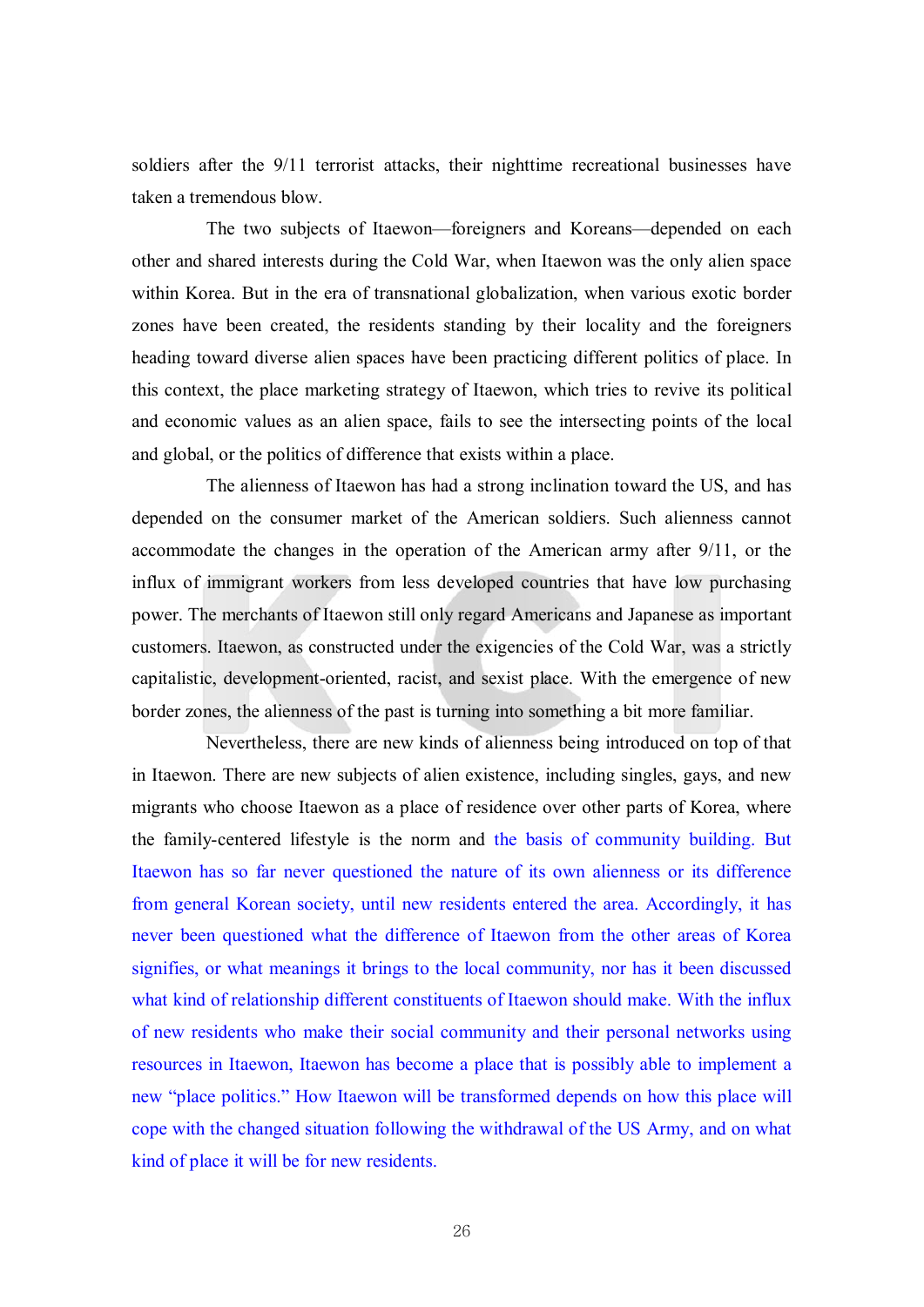# **REFERENCES**

- Appadurai, Arjun. 1996. *Modernity at Large: Cultural Dimensions of Globalization.* Minneapolis: University of Minnesota Press.
- *Chosun Ilbo*, 18 November 1999.
- Dirlik, Arif. 2001. "Place-Based Imagination: Globalism and the Politics of Place." In *Places and Politics in the Age of Globalization*, edited by Prazniak and Dirlik. Lanham, Md.: Rowman and Littlefield.
- Escobar, Arturo. 2003. "Place, Nature and Culture in Discourses of Globalization." In *Localizing Knowledge in a Globalizing World,* edited by Ali Mirsepassi, A. Basu, and F. Weaver. Syracuse, NY: Syracuse University Press.
- Gupta, Akhil, and James Ferguson. 1992. "Beyond 'Culture': Space, Identity, and the Politics of Difference." *Cultural Anthropology* 7.1: 6-23.
- ———. 1997. *Culture, Power, Place: Exploration in Critical Anthropology*. Durham: Duke University Press.

*Hankyoreh*, 15 November 2001.

*Hankyoreh 21*, 13 July 2000.

- Han, Yeong-ju, et al. 2001. *Itaewon jangso maketing jeollyak yeongu* (The Place Marketing Strategy of the Itaewon Area). Seoul: Seoul Development Institute.
- Hong, Seong-tae. 2000. "Gunsa gonggan-ui saengtaejeok jaesaeng-gwa munhwa jeongchi: yongsan migun giji-ui gyeongu" (The Ecological Regeneration and Cultural Politics of Military Space: The Case of Youngsan Military Base). *Gonggan-gwa sahoe* (Space and Society) 14 (fall): 107-128.
- Jeong, Hui-jin. 1999. "Jugeoya saneun yeoseongdeul-ui in-gwon" (Women Can Have Human Rights after Death." In *Hanguk yeoseong in-gwon undongsa* (The History of the Korean Women's Human Right Movement), edited by the Korean Women's Hotline. Seoul: Hanul Academy.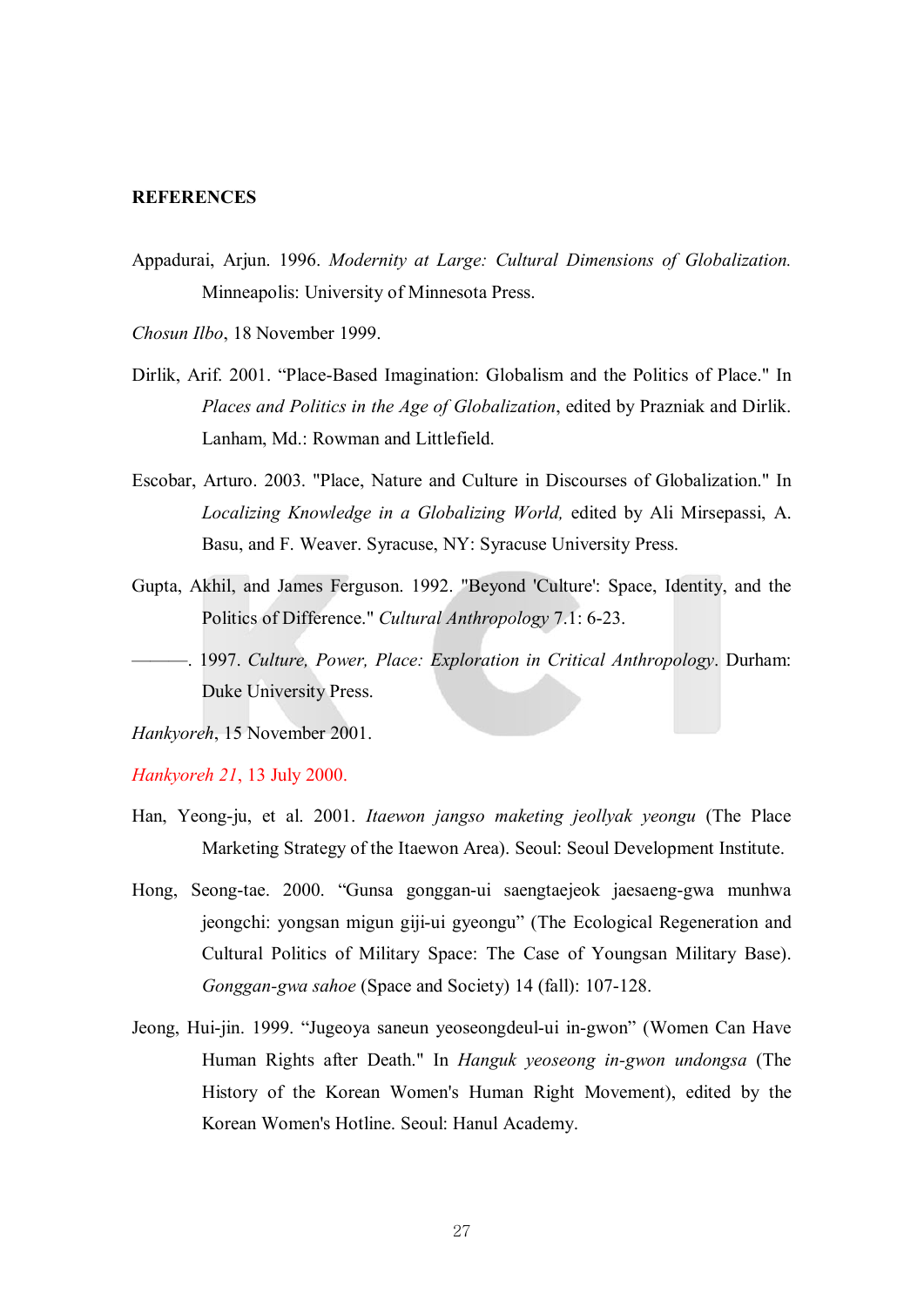- Jeong, Yu-jin. 2000. "Minjok-ui ireum-euro sun-gyeolhaejin ttaldeul?: juhan migun beomjoe-wa yeoseong" (Daughters Purified in the Name of the Nation: Crimes by American Soldiers Stationed in Korea and Women). *Dangdae bipyeong* (Contemporary Review) 2 (summer).
- Kim, Eun-Shil (Kim, Eun-sil). 1994. "Minjok damon-gwa yeoseong" (The Discourse of Nationalism and Women). *Hanguk yeoseonghak* (Journal of Korean Women's Studies) 10.1: 18-52.
- ———. 2002. "Jiguhwa, gungmin gukga, geurigo yeoseong-ui saeksyueolliti" (Globalization, Nation-State, and Women's Sexualities). *Yeoseonghak nonjip* (Women's Studies Review) 19.
- Kim, Seong-nye. 1995. "Hanguk illyuhak gyoyuk-e daehan jindan-gwa mirae-ui mosaek" (The Visions and Future Exploration on Educating Anthropology in Korea). *Hanguk munhwa illyuhak* (Journal of Korean Cultural Anthropology) 27: 281-301.
- Massey, Doreen. 1994. *Space, Place, and Gender*. Cambridge: Polity Press.
- McDowell, Linda. 1999. *Gender, Identity, and Place: Understanding Feminist Geographies*. Minneapolis: University of Minnesota Press.
- Mirsepassi, Ali, A. Basu, and F. Weaver. 2003. "Introduction: Knowledge, Power and Culture." In *Localizing Knowledge in a Globalizing World*. New York: Syracuse University Press.
- Moon, Katharine. 2002. *Dongmaeng sok-ui sekseu*. Translated by Yi Jeong-ju. Seoul: Samin. Originally published as *Sex Among Allies* (New York: Columbia University, 1997).
- Narayan, Uma. 1997. *Dislocating Culture*. New York: Routledge.
- Ong, Aihwa. 1999. *Flexible Citizenship: The Cultural Logics of Transnationality*. Durham and London: Duke University Press.
- Parker, Andrew, et al., eds. 1991. *Nationalism and Sexualities*. New York: Routledge.
- Sassen, Saskia. 2001. *Global City: New York, London, Tokyo.* Princeton: Princeton